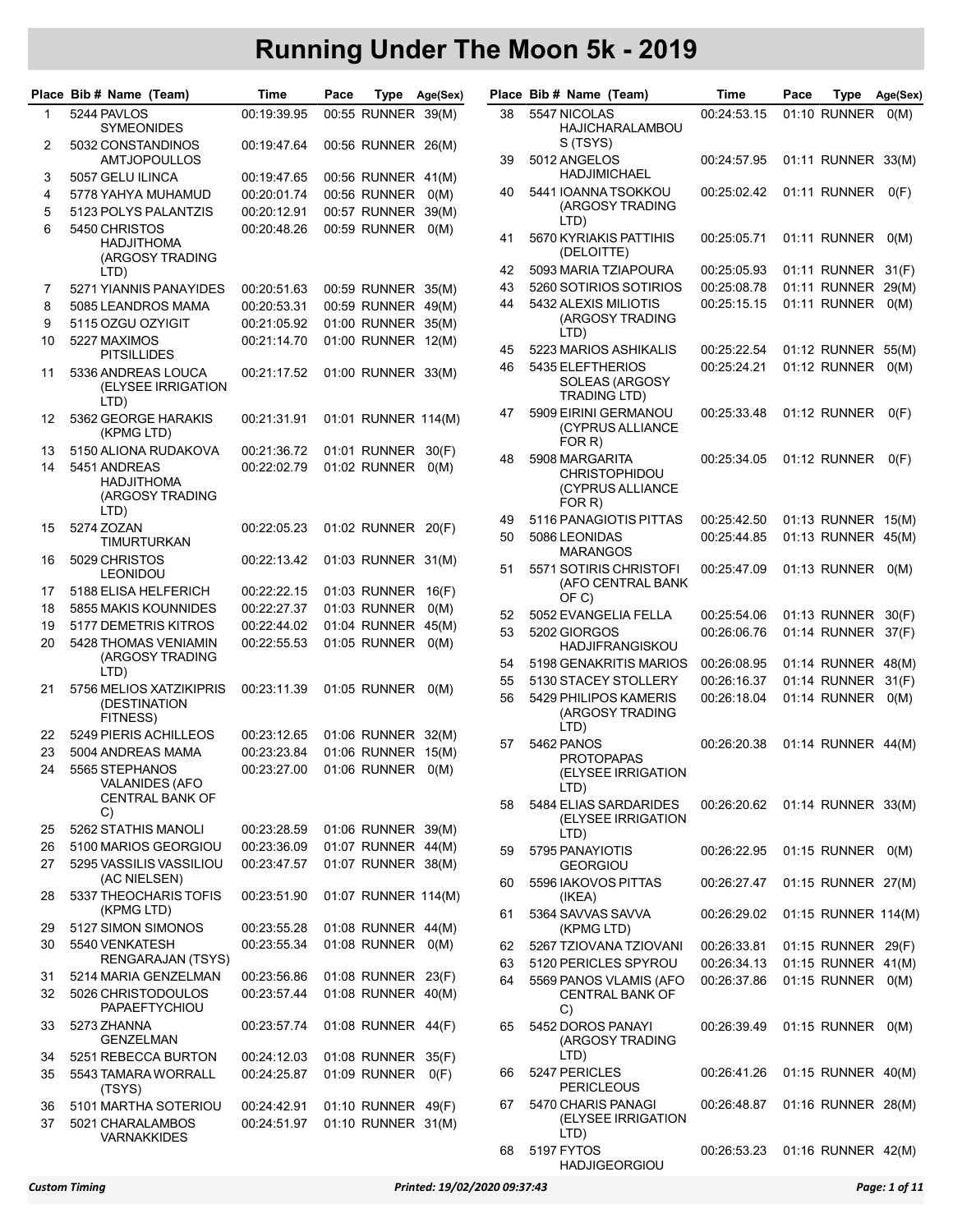|          | Place Bib # Name (Team)                                  | Time                              | Pace                               | Type | Age(Sex) |            | Place Bib # Name (Team)                                       | Time                       | Pace | Type                                     | Age(Sex)     |
|----------|----------------------------------------------------------|-----------------------------------|------------------------------------|------|----------|------------|---------------------------------------------------------------|----------------------------|------|------------------------------------------|--------------|
| 69       | 5339 CHRISTOS SYMEOU<br>(KPMG LTD)                       | 00:26:54.92                       | 01:16 RUNNER 114(M)                |      |          | 101        | 5514 NADA PANAYIOTOU<br><b>(THE LANDMARK</b>                  | 00:28:15.85                |      | 01:20 RUNNER 50(F)                       |              |
| 70       | 5668 GEORGIA LOIZIDE<br>(DELOITTE)                       | 00:26:55.64                       | 01:16 RUNNER                       |      | O(F)     |            | NICOSIA)<br>102 5630 SOTIRIS PTINITS (AIR                     | 00:28:20.57                |      | 01:20 RUNNER 31(M)                       |              |
| 71       | <b>5554 NICOS</b>                                        | 00:26:55.76                       | 01:16 RUNNER 0(M)                  |      |          |            | IT NICOSIA)                                                   |                            |      |                                          |              |
|          | <b>CONSTANTINIDES</b><br>(AFO CENTRAL BANK<br>OF C)      |                                   |                                    |      |          | 103        | 5633 ANDREAS<br>STYLIANOU (AIR IT<br>NICOSIA)                 | 00:28:21.47                |      | 01:20 RUNNER 22(M)                       |              |
| 72       | 5548 KOULLA NICOLAOU<br>(TSYS)                           | 00:26:56.70                       | 01:16 RUNNER                       |      | O(F)     | 104        | 5038 DEMETRIS<br><b>CHRISTODOULOU</b>                         | 00:28:23.19                |      | 01:20 RUNNER 24(M)                       |              |
| 73       | 5248 PHILIPPOS<br><b>CONSTANTINOU</b>                    | 00:27:04.70                       | 01:17 RUNNER 51(M)                 |      |          | 105<br>106 | 5231 MICHALIS MOUGIS<br>5609 DIANA PAVLIDOU                   | 00:28:27.38<br>00:28:29.88 |      | 01:20 RUNNER 12(M)<br>01:21 RUNNER 33(F) |              |
| 74       | 5256 SHIRIN BOLKAN                                       | 00:27:05.78                       | 01:17 RUNNER 25(F)                 |      |          |            | (NOBLE ENERGY)                                                |                            |      |                                          |              |
| 75       | 5207 KANI BILGINAYLAR                                    | 00:27:07.65                       | 01:17 RUNNER 32(M)                 |      |          | 107        | 5178 DEMETRIS MOUGIS                                          | 00:28:29.99                |      | 01:21 RUNNER 48(M)                       |              |
| 76       | 5213 LOIZOS MONOYIOS                                     | 00:27:10.25                       | 01:17 RUNNER 38(M)                 |      |          | 108        | 5597 IOANNIS                                                  | 00:28:35.41                |      | 01:21 RUNNER 28(M)                       |              |
| 77       | 5433 LEFTERIS MILIOTIS                                   | 00:27:19.99                       | 01:17 RUNNER                       |      | O(M)     |            | SYMEONIDIS (IKEA)                                             |                            |      |                                          |              |
|          | (ARGOSY TRADING                                          |                                   |                                    |      |          | 109        | 5008 ANDREOU ANDREAS                                          | 00:28:35.53                |      | 01:21 RUNNER 32(M)                       |              |
|          | LTD)                                                     |                                   |                                    |      |          | 110        | 5559 CHRISTOS                                                 | 00:28:39.65                |      | 01:21 RUNNER                             | O(M)         |
| 78       | 5598 KYPROS<br>NEOCLEOUS (IKEA)                          | 00:27:23.01                       | 01:17 RUNNER 33(M)                 |      |          |            | TOFARIDES (AFO<br><b>CENTRAL BANK OF</b><br>C)                |                            |      |                                          |              |
| 79       | 5541 ANDREAS                                             | 00:27:24.63                       | 01:17 RUNNER                       |      | O(M)     | 111        | 5519 GEORGIA MICHAEL                                          |                            |      | 01:21 RUNNER 38(F)                       |              |
|          | PANAYIOTOU (TSYS)<br>5199 GEORGE KAKOULLIS               |                                   |                                    |      |          |            | (THE LANDMARK                                                 | 00:28:41.38                |      |                                          |              |
| 80<br>81 | 5745 NIKOLETTA PALLI                                     | 00:27:25.58<br>00:27:26.11        | 01:18 RUNNER 27(M)<br>01:18 RUNNER |      |          |            | NICOSIA)                                                      |                            |      |                                          |              |
|          | (DESTINATION                                             |                                   |                                    |      | O(F)     | 112        | 5082 KIKA MESSIOU                                             | 00:28:42.63                |      | 01:21 RUNNER 45(F)                       |              |
|          | FITNESS)                                                 |                                   |                                    |      |          |            | 113 5471 ALKIS                                                | 00:28:49.96                |      | 01:22 RUNNER 41(M)                       |              |
| 82       | 5301 AHMED EL SAID (AC                                   | 00:27:29.58                       | 01:18 RUNNER 27(M)                 |      |          |            | <b>PAPADOPOULOS</b>                                           |                            |      |                                          |              |
|          | NIELSEN)                                                 |                                   |                                    |      |          |            | (ELYSEE IRRIGATION                                            |                            |      |                                          |              |
| 83       | 5275 ALEXIS RIGAS (AC                                    | 00:27:30.41                       | 01:18 RUNNER 27(M)                 |      |          | 114        | LTD)<br>5758 ANDREAS                                          | 00:28:55.12                |      | 01:22 RUNNER                             | O(M)         |
|          | NIELSEN)                                                 |                                   |                                    |      |          |            | ANTONIADES                                                    |                            |      |                                          |              |
| 84       | 5516 MARIA POYIADJIS<br>(THE LANDMARK<br>NICOSIA)        | 00:27:32.75                       | 01:18 RUNNER 54(F)                 |      |          |            | (DESTINATION<br>FITNESS)                                      |                            |      |                                          |              |
| 85       | 5145 YIOTA PARPARINOU                                    | 00:27:34.20                       | 01:18 RUNNER 34(F)                 |      |          | 115        | 5796 5796 5796                                                | 00:29:11.76                |      | 01:23 RUNNER                             | O(M)         |
| 86       | 5550 ANTONIS KIAYIAS                                     | 00:27:45.65                       | 01:18 RUNNER                       |      | O(M)     |            | (ALBOURNE<br>PARTNERS (CY)                                    |                            |      |                                          |              |
| 87       | (TSYS)<br>5361 MARIOS<br><b>ZACHARIADES</b>              | 00:27:47.40                       | 01:19 RUNNER 114(M)                |      |          | 116        | 5356 DEMETRIS<br>PAPACONSTANTINO<br>U (KPMG LTD)              | 00:29:17.14                |      | 01:23 RUNNER 114(M)                      |              |
|          | (KPMG LTD)                                               |                                   |                                    |      |          | 117        | 5017 ANTONIS TYMVIOS                                          | 00:29:17.83                |      | 01:23 RUNNER 13(M)                       |              |
| 88       | 5476 PETROS<br><b>CHARALAMBOUS</b><br>(ELYSEE IRRIGATION | 00:27:49.50                       | 01:19 RUNNER 15(M)                 |      |          | 118        | 5103 MICHAEL<br><b>TRIMIKLINIOTIS</b>                         | 00:29:26.60                |      | 01:23 RUNNER 51(M)                       |              |
|          | LID)                                                     |                                   |                                    |      |          |            | 119 5269 VALENTINOS PARIZA  00:29:34.58  01:24  RUNNER  20(M) |                            |      |                                          |              |
| 89       | 5727 VIOLETA CENUSA<br>(VOICI LA MODE)                   | 00:27:49.69                       | 01:19 RUNNER 0(F)                  |      |          | 120        | 5264 STELLA<br>HADJIPANAGI                                    | 00:29:36.85                |      | 01:24 RUNNER 32(F)                       |              |
| 90       | 5475 ANTONIS TSIRIPILLIS<br>(ELYSEE IRRIGATION           | 00:27:50.84                       | 01:19 RUNNER 64(M)                 |      |          |            | 121 5134 STELIOS<br><b>HERODOTOU</b>                          | 00:29:40.97                |      | 01:24 RUNNER 46(M)                       |              |
|          | LTD)                                                     |                                   |                                    |      |          |            | 122 5741 ANTONIS                                              | 00:29:46.03                |      | 01:24 RUNNER 0(M)                        |              |
| 91       | 5036 DANIEL MAVRIS                                       | 00:27:58.45                       | 01:19 RUNNER 50(M)                 |      |          |            | <b>KONTEMENIOTIS</b>                                          |                            |      |                                          |              |
| 92       | 5270 XENIOS NIKOU                                        | 00:28:01.85                       | 01:19 RUNNER 39(M)                 |      |          |            | (DESTINATION<br>FITNESS)                                      |                            |      |                                          |              |
| 93       | 5023 CHRISTIA ZENIOU                                     | 00:28:03.03                       | 01:19 RUNNER 35(F)                 |      |          | 123        | 5600 OLIVER GRUBER                                            | 00:29:47.15                |      | 01:24 RUNNER 33(M)                       |              |
| 94       | 5776 ANDREAS SYMEOU                                      | 00:28:06.16                       | 01:19 RUNNER 0(M)                  |      |          |            | (IKEA)                                                        |                            |      |                                          |              |
| 95       | 5005 ANDREAS                                             | 00:28:08.04                       | 01:20 RUNNER 15(M)                 |      |          | 124        | 5592 ALEX CHILUG (IKEA)                                       | 00:29:47.69                |      | 01:24 RUNNER 23(M)                       |              |
|          | <b>MOUSOULIDES</b>                                       |                                   |                                    |      |          | 125        | 5417 MISAK KESHISHIAN                                         | 00:29:54.15                |      | 01:25 RUNNER 0(M)                        |              |
| 96       | 5472 IAKOVOS IAKOVOU<br>(ELYSEE IRRIGATION<br>LTD)       | 00:28:08.05                       | 01:20 RUNNER 23(M)                 |      |          |            | (ALBOURNE<br>PARTNERS (CY)                                    |                            |      |                                          |              |
| 97       | 5285 KYPROS STEFANOU<br>(AC NIELSEN)                     | 00:28:08.91                       | 01:20 RUNNER 27(M)                 |      |          | 126        | 5701 ANTREAS<br>CHRYSILIOU (C.A                               | 00:30:02.85                |      | 01:25 RUNNER 26(M)                       |              |
| 98       | 5302 ANDY                                                | 00:28:10.01                       | 01:20 RUNNER 26(M)                 |      |          | 127        | PAPAELLINAS)<br>5783 DIMITRIS ANDREOU                         | 00:30:09.74                |      | 01:25 RUNNER                             |              |
|          | PAPADOPOULOS (AC                                         |                                   |                                    |      |          | 128        | 5784 ANTRI FALA                                               | 00:30:10.58                |      | 01:25 RUNNER                             | O(M)<br>O(F) |
|          | NIELSEN)                                                 |                                   |                                    |      |          | 129        | 5142 VITA VASILIOU                                            | 00:30:13.49                |      | 01:25 RUNNER                             | 57(F)        |
| 99       | 5466 EUSTATHIOS                                          | 00:28:11.43                       | 01:20 RUNNER 43(M)                 |      |          | 130        | 5148 ALEXIA POTAMITOU                                         | 00:30:17.23                |      | 01:26 RUNNER                             | 40(F)        |
|          | <b>NIKOLAIDES</b><br>(ELYSEE IRRIGATION<br>LTD)          |                                   |                                    |      |          | 131        | 5168 CHRISTOS<br><b>KARAOLIS</b>                              | 00:30:18.20                |      | 01:26 RUNNER 39(M)                       |              |
|          | 100 5147 ADONIS KALLIS                                   | 00:28:12.19  01:20  RUNNER  46(M) |                                    |      |          |            | 132 5545 ROY MONGOMERY<br>$T_{\rm O}$                         | 00:30:20.05                |      | 01:26 RUNNER 0(M)                        |              |

| <b>lace</b> | Bib # Name (Team)                                                      | Time        | Pace | Type                | Age(Sex) |
|-------------|------------------------------------------------------------------------|-------------|------|---------------------|----------|
| 101         | 5514 NADA PANAYIOTOU<br><b>(THE LANDMARK</b><br>NICOSIA)               | 00:28:15.85 |      | 01:20 RUNNER        | 50(F)    |
| 102         | 5630 SOTIRIS PTINITS (AIR<br>IT NICOSIA)                               | 00:28:20.57 |      | 01:20 RUNNER        | 31(M)    |
| 103         | 5633 ANDREAS<br>STYLIANOU (AIR IT<br>NICOSIA)                          | 00:28:21.47 |      | 01:20 RUNNER        | 22(M)    |
| 104         | 5038 DEMETRIS<br><b>CHRISTODOULOU</b>                                  | 00:28:23.19 |      | 01:20 RUNNER        | 24(M)    |
| 105         | 5231 MICHALIS MOUGIS                                                   | 00:28:27.38 |      | 01:20 RUNNER        | 12(M)    |
| 106         | 5609 DIANA PAVLIDOU<br>(NOBLE ENERGY)                                  | 00:28:29.88 |      | 01:21 RUNNER        | 33(F)    |
| 107         | 5178 DEMETRIS MOUGIS                                                   | 00:28:29.99 |      | 01:21 RUNNER        | 48(M)    |
| 108         | 5597 IOANNIS<br>SYMEONIDIS (IKEA)                                      | 00:28:35.41 |      | 01:21 RUNNER        | 28(M)    |
| 109         | 5008 ANDREOU ANDREAS                                                   | 00:28:35.53 |      | 01:21 RUNNER        | 32(M)    |
| 110         | 5559 CHRISTOS<br><b>TOFARIDES (AFO</b><br><b>CENTRAL BANK OF</b><br>C) | 00:28:39.65 |      | 01:21 RUNNER        | O(M)     |
| 111         | 5519 GEORGIA MICHAEL<br><b>(THE LANDMARK</b><br>NICOSIA)               | 00:28:41.38 |      | 01:21 RUNNER        | 38(F)    |
| 112         | 5082 KIKA MESSIOU                                                      | 00:28:42.63 |      | 01:21 RUNNER        | 45(F)    |
| 113         | 5471 ALKIS<br><b>PAPADOPOULOS</b><br>(ELYSEE IRRIGATION<br>LTD)        | 00:28:49.96 |      | 01:22 RUNNER        | 41(M)    |
| 114         | 5758 ANDREAS<br><b>ANTONIADES</b><br>(DESTINATION<br>FITNESS)          | 00:28:55.12 |      | 01:22 RUNNER        | O(M)     |
| 115         | 5796 5796 5796<br>(ALBOURNE<br>PARTNERS (CY)                           | 00:29:11.76 |      | 01:23 RUNNER        | O(M)     |
| 116         | 5356 DEMETRIS<br>PAPACONSTANTINO<br>U (KPMG LTD)                       | 00:29:17.14 |      | 01:23 RUNNER 114(M) |          |
| 117         | 5017 ANTONIS TYMVIOS                                                   | 00:29:17.83 |      | 01:23 RUNNER        | 13(M)    |
| 118         | 5103 MICHAEL<br>TRIMIKLINIOTIS                                         | 00:29:26.60 |      | 01:23 RUNNER        | 51(M)    |
| 119         | 5269 VALENTINOS PARIZA                                                 | 00:29:34.58 |      | 01:24 RUNNER        | 20(M)    |
| 120         | 5264 STELLA<br>HADJIPANAGI                                             | 00:29:36.85 |      | 01:24 RUNNER        | 32(F)    |
| 121         | 5134 STELIOS<br><b>HERODOTOU</b>                                       | 00:29:40.97 |      | 01:24 RUNNER        | 46(M)    |
| 122         | 5741 ANTONIS<br><b>KONTEMENIOTIS</b><br>(DESTINATION<br>FITNESS)       | 00:29:46.03 |      | 01:24 RUNNER        | O(M)     |
| 123         | 5600 OLIVER GRUBER<br>(IKEA)                                           | 00:29:47.15 |      | 01:24 RUNNER        | 33(M)    |
| 124         | 5592 ALEX CHILUG (IKEA)                                                | 00:29:47.69 |      | 01:24 RUNNER        | 23(M)    |
| 125         | 5417 MISAK KESHISHIAN<br>(ALBOURNE<br>PARTNERS (CY)                    | 00:29:54.15 |      | 01:25 RUNNER        | O(M)     |
| 126         | 5701 ANTREAS<br>CHRYSILIOU (C.A<br>PAPAELLINAS)                        | 00:30:02.85 |      | 01:25 RUNNER        | 26(M)    |
| 127         | 5783 DIMITRIS ANDREOU                                                  | 00:30:09.74 |      | 01:25 RUNNER        | O(M)     |
| 128         | 5784 ANTRI FALA                                                        | 00:30:10.58 |      | 01:25 RUNNER        | O(F)     |
| 129         | 5142 VITA VASILIOU                                                     | 00:30:13.49 |      | 01:25 RUNNER        | 57(F)    |
| 130         | 5148 ALEXIA POTAMITOU                                                  | 00:30:17.23 |      | 01:26 RUNNER        | 40(F)    |
| 131         | 5168 CHRISTOS<br>KARAOLIS                                              | 00:30:18.20 |      | 01:26 RUNNER        | 39(M)    |
| 132         | 5545 ROY MONGOMERY<br>(TSYS)                                           | 00:30:20.05 |      | 01:26 RUNNER        | O(M)     |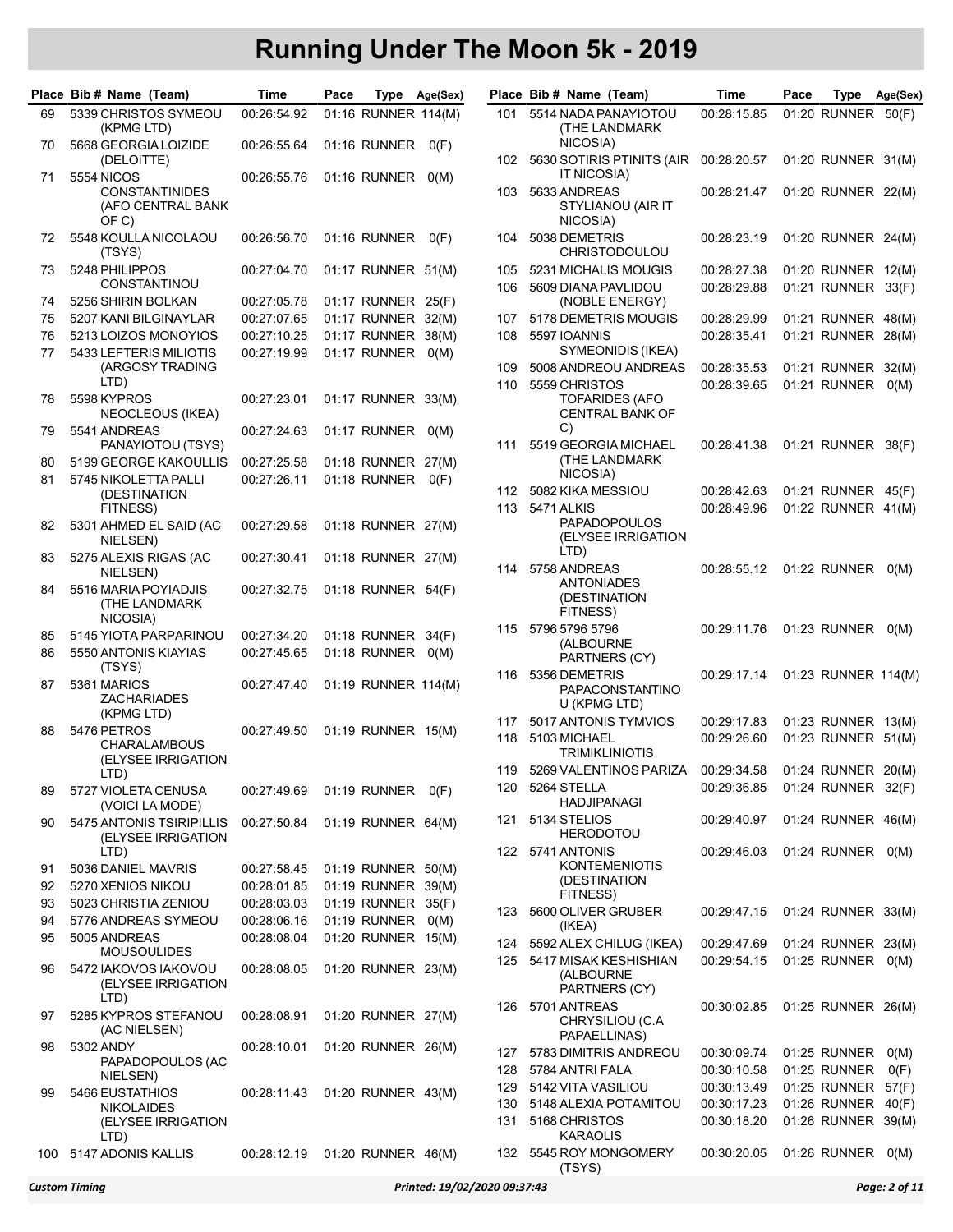|            | Place Bib # Name (Team)                                   | Time                              | Pace | Type                                     | Age(Sex) |            | Place Bib # Name (Team)                                     | Time                              | Pace | Type                               | Age(Sex) |
|------------|-----------------------------------------------------------|-----------------------------------|------|------------------------------------------|----------|------------|-------------------------------------------------------------|-----------------------------------|------|------------------------------------|----------|
| 133        | 5780 5780 5780                                            | 00:30:21.22                       |      | 01:26 RUNNER                             | O(M)     | 166        | 5447 MARIOS PHILIPPOU                                       | 00:32:03.66                       |      | 01:31 RUNNER                       | O(M)     |
| 134        | 5782 5782 5782                                            | 00:30:21.78                       |      | 01:26 RUNNER                             | O(M)     |            | (ARGOSY TRADING                                             |                                   |      |                                    |          |
| 135        | 5424 MAX STEINBACH<br>(ALBOURNE                           | 00:30:26.92                       |      | 01:26 RUNNER                             | O(M)     | 167        | LTD)<br>5854 CONSTANTINOS                                   | 00:32:05.72                       |      | 01:31 RUNNER                       | O(M)     |
| 136        | PARTNERS (CY)<br>5368 PANAYIOTIS                          | 00:30:33.89                       |      | 01:26 RUNNER 15(M)                       |          | 168        | <b>PALEKYTHRITIS</b><br>5019 AVRAAM<br><b>APOSTOLOU</b>     | 00:32:06.45                       |      | 01:31 RUNNER 29(M)                 |          |
|            | <b>FLORIDES (THE</b><br><b>MALL OF CYPRUS)</b>            |                                   |      |                                          |          | 169        | 5018 APHRODITE                                              | 00:32:07.07                       |      | 01:31 RUNNER 35(F)                 |          |
| 137        | 5114 OSMAN ATAKAN                                         | 00:30:35.22                       |      | 01:26 RUNNER 47(M)                       |          |            | POLYDOROU                                                   |                                   |      |                                    |          |
| 138        | 5465 MARIA<br><b>PAPACHRISTOFORO</b><br>U (ELYSEE         | 00:30:40.31                       |      | 01:27 RUNNER 52(F)                       |          | 170        | 5580 CONSTANTINOS<br>PAVIDES (C.SAVVA &<br>ASSOCIATES)      | 00:32:11.17                       |      | 01:31 RUNNER 32(M)                 |          |
| 139        | <b>IRRIGATION LTD)</b><br>5108 NEARCHOS                   | 00:30:45.93                       |      | 01:27 RUNNER 42(M)                       |          | 171        | 5752 MARIA<br><b>DEMOSTHENOUS</b>                           | 00:32:13.96                       |      | 01:31 RUNNER                       | O(F)     |
| 140        | <b>PASPALLIS</b><br>5024 CHRISTINA                        | 00:30:51.22                       |      | 01:27 RUNNER 45(F)                       |          |            | (DESTINATION<br>FITNESS)                                    |                                   |      |                                    |          |
|            | <b>STEPHANIDOU</b>                                        |                                   |      |                                          |          |            | 172 5318 KOULA<br>ARISTODEMOU (AIR                          | 00:32:14.53                       |      | 01:31 RUNNER 30(F)                 |          |
| 141        | 5306 PEFKIOS PHOTIADES<br>(AC NIELSEN)                    | 00:30:58.35                       |      | 01:28 RUNNER 50(M)                       |          |            | IT NICOSIA)                                                 |                                   |      |                                    |          |
| 142        | 5234 NASIA<br><b>CONSTANTINIDE</b>                        | 00:31:02.49                       |      | 01:28 RUNNER 37(F)                       |          | 173        | 5232 MICHALIS<br>ZAMBYRINIS                                 | 00:32:16.10                       |      | 01:31 RUNNER 31(M)                 |          |
| 143        | 5272 YIOTA<br>CONSTANTINOU                                | 00:31:03.07                       |      | 01:28 RUNNER 35(F)                       |          | 174        | 5427 MARIA MAVRIDOU<br>(ARGOSY TRADING<br>LTD)              | 00:32:21.56                       |      | 01:32 RUNNER 27(F)                 |          |
| 144        | 5906 SYNTHIA SAVVIDE<br>(CYPRUS ALLIANCE<br>FOR R)        | 00:31:07.25                       |      | 01:28 RUNNER                             | O(F)     | 175        | 5324 MARIOS PITSILLIDES<br>(AIR IT NICOSIA)                 | 00:32:26.28                       |      | 01:32 RUNNER 34(M)                 |          |
| 145        | 5671 MARIA KOMITI<br>(DELOITTE)                           | 00:31:12.49                       |      | 01:28 RUNNER                             | O(F)     | 176        | 5344 SAVVAS<br><b>THEOCHAROUS</b><br>(KPMG LTD)             | 00:32:31.22                       |      | 01:32 RUNNER 114(M)                |          |
| 146        | 5292 RODOULA<br>MAKEDONA (AC<br>NIELSEN)                  | 00:31:16.66                       |      | 01:28 RUNNER 39(F)                       |          | 177        | 5744 ANDRIANA<br><b>CHRISTOFOROU</b>                        | 00:32:36.25                       |      | 01:32 RUNNER                       | O(F)     |
| 147        | 5358 ANTONIS<br>NEOPHYTOU (KPMG                           | 00:31:21.45                       |      | 01:29 RUNNER 114(M)                      |          |            | (DESTINATION<br>FITNESS)                                    |                                   |      |                                    |          |
|            | LTD)                                                      |                                   |      |                                          |          | 178        | 5056 GAVRIEL PANIS                                          | 00:32:37.46                       |      | 01:32 RUNNER 42(M)                 |          |
| 148        | 5112 NIKOLETTA SPYROU                                     | 00:31:22.94                       |      | 01:29 RUNNER 29(F)                       |          | 179<br>180 | 5075 KALIA ELEFTHERIOU<br>5467 MARIOS                       | 00:32:46.52<br>00:32:46.85        |      | 01:33 RUNNER<br>01:33 RUNNER 26(M) | 28(F)    |
| 149        | 5149 ALIKI MAKRIDOU                                       | 00:31:28.99                       |      | 01:29 RUNNER 44(F)                       |          |            | <b>CHARALAMBIDES</b>                                        |                                   |      |                                    |          |
| 150        | 5246 PAVLOS ASHIOTIS                                      | 00:31:30.47                       |      | 01:29 RUNNER 51(M)                       |          |            | (ELYSEE IRRIGATION                                          |                                   |      |                                    |          |
| 151        | 5146 ZAPITIS ANDREAS                                      | 00:31:33.84                       |      | 01:29 RUNNER 32(M)                       |          |            | LTD)                                                        |                                   |      |                                    |          |
| 152        | 5595 DENIS LAZIC (IKEA)                                   | 00:31:34.07                       |      | 01:29 RUNNER 46(M)                       |          | 181        | 5104 MICHALIS                                               | 00:32:54.31                       |      | 01:33 RUNNER 16(M)                 |          |
| 153        | 5901 CHRISTOS SAVVIDES<br>(CYPRUS ALLIANCE<br>FOR R)      | 00:31:35.48                       |      | 01:29 RUNNER                             | O(M)     | 182        | <b>KALOGERIS</b><br>5790 MARIOS<br>PAPAPETROU               | 00:32:54.78                       |      | 01:33 RUNNER 29(M)                 |          |
| 154        | 5152 ANDREAS<br><b>ANATOLITIS</b>                         | 00:31:36.26  01:29  RUNNER  42(M) |      |                                          |          |            | 183 5282 IACOVOS                                            | 00:32:59.97  01:33  RUNNER  29(M) |      |                                    |          |
| 155        | 5124 POPI TZIAPOURA                                       | 00:31:41.62                       |      | 01:30 RUNNER 46(F)                       |          |            | PASCHALIDES (AC<br>NIELSEN)                                 |                                   |      |                                    |          |
| 156        | 5323 MARINOS<br><b>CHRISTODOULOU</b><br>(AIR IT NICOSIA)  | 00:31:41.89                       |      | 01:30 RUNNER 45(M)                       |          |            | 184 5413 CHARALAMBOS<br><b>CHARALAMBOUS</b><br>(ALBOURNE    | 00:33:09.87                       |      | 01:34 RUNNER 30(M)                 |          |
|            | 157 5747 ANDREAS LOUKA                                    | 00:31:43.44                       |      | 01:30 RUNNER 0(M)                        |          |            | PARTNERS (CY)                                               |                                   |      |                                    |          |
|            | (DESTINATION<br>FITNESS)                                  |                                   |      |                                          |          | 185        | 5088 LUCIA STAVRINOU                                        | 00:33:12.84                       |      | 01:34 RUNNER 48(F)                 |          |
| 158        | 5684 ANDREAS<br>KONSTANTINOU (C.A.<br>PAPAELLINAS)        | 00:31:44.77                       |      | 01:30 RUNNER 26(M)                       |          | 186        | 5304 GEORGIOS<br>LONGOVITIS (AC<br>NIELSEN)                 | 00:33:17.45                       |      | 01:34 RUNNER 27(M)                 |          |
|            | 5181 EIRINI PANAGIOTOU                                    |                                   |      | 01:30 RUNNER 28(F)                       |          | 187        | 5140 VARVARA NIKOLAOU                                       | 00:33:19.24                       |      | 01:34 RUNNER 43(F)                 |          |
| 159<br>160 | 5501 ANDREAS VANEZIS<br>(GEORGE YIANGOU                   | 00:31:47.95<br>00:31:52.25        |      | 01:30 RUNNER 48(M)                       |          | 188        | 5590 PHOTIS PHOTIOU<br>(C.SAVVA &<br>ASSOCIATES)            | 00:33:23.52                       |      | 01:34 RUNNER 32(M)                 |          |
| 161        | LLC)<br>5461 MIOARA PANAGI                                | 00:31:53.08                       |      | 01:30 RUNNER 52(F)                       |          | 189        | 5242 PANTELIS<br>KOULLAPIS                                  | 00:33:23.74                       |      | 01:34 RUNNER 31(M)                 |          |
|            | (ELYSEE IRRIGATION<br>LTD)                                |                                   |      |                                          |          | 190        | 5674 PATROKLOS<br>PANTELA (C.A                              | 00:33:31.99                       |      | 01:35 RUNNER 32(M)                 |          |
| 162        | 5109 NEKTARIOS SAVVA                                      | 00:31:58.81                       |      | 01:30 RUNNER 40(M)                       |          |            | PAPAELLINAS)                                                |                                   |      |                                    |          |
| 163        | 5158 ANTIGONE<br><b>DEMETRIOU</b><br>5034 COSTAS PAPHITIS | 00:31:59.10                       |      | 01:30 RUNNER 40(F)<br>01:31 RUNNER 43(M) |          | 191        | 5846 ΚΩΝΣΤΑΝΤΊΝΟΣ<br>ΠΑΠΑΚΩΝΣΤΑΝΤΊΝΟ<br>Y 5846 (TEAM DIXAN) | 00:33:34.42  01:35  RUNNER  0(M)  |      |                                    |          |
| 164<br>165 | 5844 ILYA DMITRIEV                                        | 00:32:01.14<br>00:32:03.22        |      | 01:31 RUNNER 42(M)                       |          |            | 192 5063 GEORGIOS<br>$C$ $C$ $D$ $C$ $D$ $D$                | 00:33:35.64                       |      | 01:35 RUNNER 62(M)                 |          |

|            | lace Bib # Name (Team)                                                    | Time                       | Pace | Type                         | Age(Sex)       |
|------------|---------------------------------------------------------------------------|----------------------------|------|------------------------------|----------------|
| 166        | 5447 MARIOS PHILIPPOU<br>(ARGOSY TRADING<br>LTD)                          | 00:32:03.66                |      | 01:31 RUNNER                 | O(M)           |
| 167        | 5854 CONSTANTINOS<br><b>PALEKYTHRITIS</b>                                 | 00:32:05.72                |      | 01:31 RUNNER                 | O(M)           |
| 168        | 5019 AVRAAM<br><b>APOSTOLOU</b>                                           | 00:32:06.45                |      | 01:31 RUNNER                 | 29(M)          |
| 169        | 5018 APHRODITE<br>POLYDOROU                                               | 00:32:07.07                |      | 01:31 RUNNER                 | 35(F)          |
| 170        | 5580 CONSTANTINOS<br>PAVIDES (C.SAVVA &<br>ASSOCIATES)                    | 00:32:11.17                |      | 01:31 RUNNER                 | 32(M)          |
| 171        | 5752 MARIA<br><b>DEMOSTHENOUS</b><br>(DESTINATION<br>FITNESS)             | 00:32:13.96                |      | 01:31 RUNNER                 | O(F)           |
| 172        | 5318 KOULA<br>ARISTODEMOU (AIR<br>IT NICOSIA)                             | 00:32:14.53                |      | 01:31 RUNNER                 | 30(F)          |
| 173        | 5232 MICHALIS<br><b>ZAMBYRINIS</b>                                        | 00:32:16.10                |      | 01:31 RUNNER                 | 31(M)          |
| 174        | 5427 MARIA MAVRIDOU<br>(ARGOSY TRADING<br>LTD)                            | 00:32:21.56                |      | 01:32 RUNNER                 | 27(F)          |
| 175        | 5324 MARIOS PITSILLIDES<br>(AIR IT NICOSIA)                               | 00:32:26.28                |      | 01:32 RUNNER 34(M)           |                |
| 176        | 5344 SAVVAS<br><b>THEOCHAROUS</b><br>(KPMG LTD)                           | 00:32:31.22                |      | 01:32 RUNNER 114(M)          |                |
| 177        | 5744 ANDRIANA<br><b>CHRISTOFOROU</b><br>(DESTINATION<br>FITNESS)          | 00:32:36.25                |      | 01:32 RUNNER                 | O(F)           |
| 178        | 5056 GAVRIEL PANIS                                                        | 00:32:37.46                |      | 01:32 RUNNER                 | 42(M)          |
| 179        | 5075 KALIA ELEFTHERIOU                                                    | 00:32:46.52                |      | 01:33 RUNNER                 | 28(F)          |
| 180        | 5467 MARIOS<br><b>CHARALAMBIDES</b><br>(ELYSEE IRRIGATION<br>LTD)         | 00:32:46.85                |      | 01:33 RUNNER                 | 26(M)          |
| 181        | 5104 MICHALIS<br><b>KALOGERIS</b>                                         | 00:32:54.31                |      | 01:33 RUNNER                 | 16(M)          |
| 182        | 5790 MARIOS<br><b>PAPAPETROU</b>                                          | 00:32:54.78                |      | 01:33 RUNNER                 | 29(M)          |
| 183        | 5282 IACOVOS<br>PASCHALIDES (AC<br>NIELSEN)                               | 00:32:59.97                |      | 01:33 RUNNER 29(M)           |                |
| 184        | 5413 CHARALAMBOS<br><b>CHARALAMBOUS</b><br>(ALBOURNE<br>PARTNERS (CY)     | 00:33:09.87                |      | 01:34 RUNNER 30(M)           |                |
| 185        | 5088 LUCIA STAVRINOU                                                      | 00:33:12.84                |      | 01:34 RUNNER                 | 48(F)          |
| 186        | 5304 GEORGIOS<br>LONGOVITIS (AC<br>NIELSEN)                               | 00:33:17.45                |      | 01:34 RUNNER                 | 27(M)          |
| 187<br>188 | 5140 VARVARA NIKOLAOU<br>5590 PHOTIS PHOTIOU<br>(C.SAVVA &<br>ASSOCIATES) | 00:33:19.24<br>00:33:23.52 |      | 01:34 RUNNER<br>01:34 RUNNER | 43(F)<br>32(M) |
| 189        | 5242 PANTELIS<br><b>KOULLAPIS</b>                                         | 00:33:23.74                |      | 01:34 RUNNER 31(M)           |                |
| 190        | 5674 PATROKLOS<br>PANTELA (C.A<br>PAPAELLINAS)                            | 00:33:31.99                |      | 01:35 RUNNER 32(M)           |                |
| 191        | 5846 ΚΩΝΣΤΑΝΤΊΝΟΣ<br>ΠΑΠΑΚΩΝΣΤΑΝΤΊΝΟ<br>Y 5846 (TEAM DIXAN)               | 00:33:34.42                |      | 01:35 RUNNER                 | O(M)           |
| 192        | 5063 GEORGIOS<br><b>GEORGIOU</b>                                          | 00:33:35.64                |      | 01:35 RUNNER 62(M)           |                |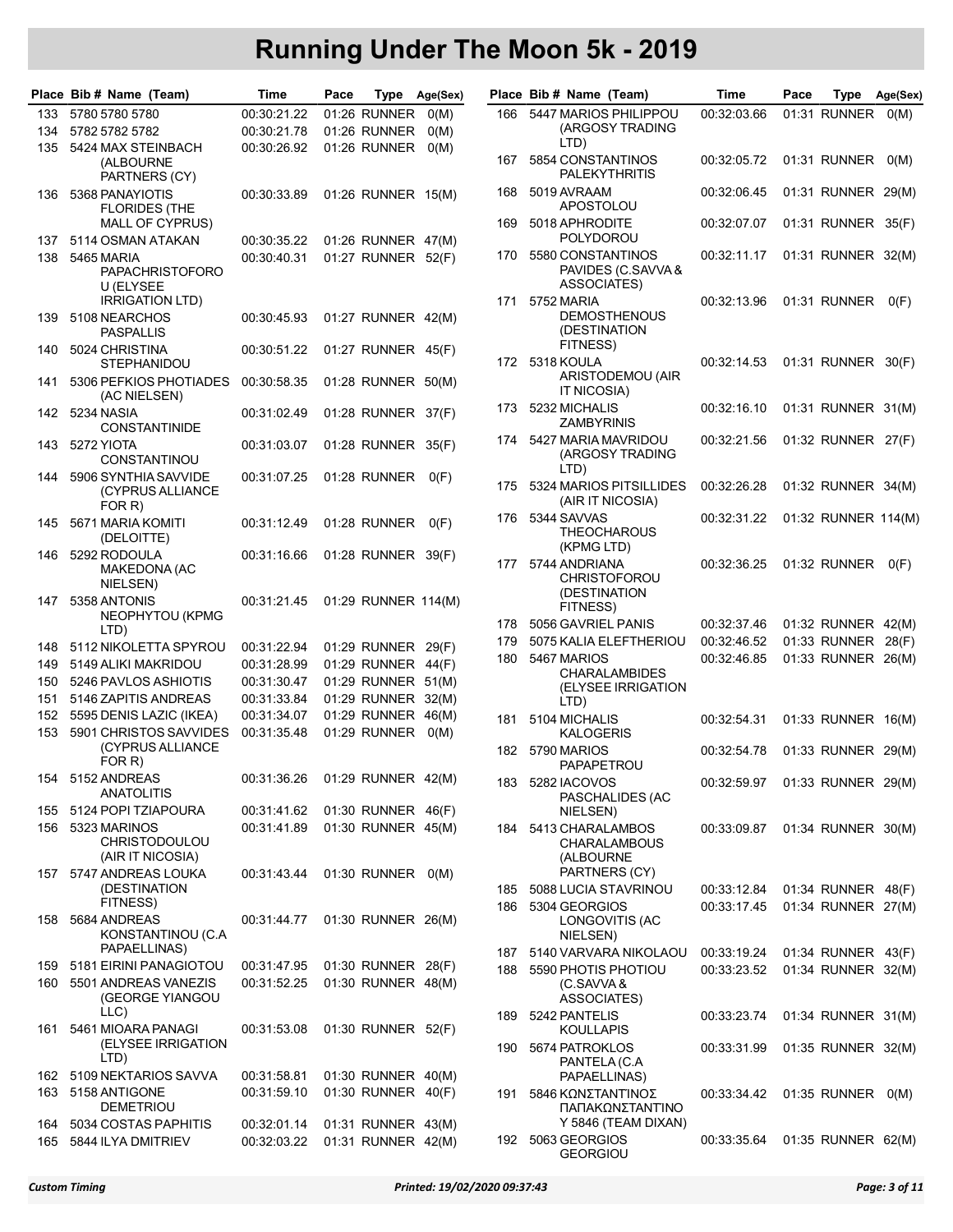|     | Place Bib # Name (Team)                                 | Time        | Pace |                     | Type Age(Sex) |     | Place Bib # Name (Team)                     | Time                               | Pace | Type                | Age(Sex) |
|-----|---------------------------------------------------------|-------------|------|---------------------|---------------|-----|---------------------------------------------|------------------------------------|------|---------------------|----------|
| 193 | 5788 ANDRIA SAVVA                                       | 00:33:39.44 |      | 01:35 RUNNER 28(F)  |               | 220 | 5132 STAVROULLA                             | 00:34:30.40                        |      | 01:38 RUNNER 34(F)  |          |
| 194 | 5474 DEMETRA                                            | 00:33:40.99 |      | 01:35 RUNNER        | 9(F)          |     | COSTAROU                                    |                                    |      |                     |          |
|     | PEFKIANAKI (ELYSEE                                      |             |      |                     |               | 221 | 5154 ANDREAS PARALIKIS                      | 00:34:30.40                        |      | 01:38 RUNNER 62(M)  |          |
|     | <b>IRRIGATION LTD)</b>                                  |             |      |                     |               | 222 | 5263 STAUROS ANDREOU                        | 00:34:32.10                        |      | 01:38 RUNNER 39(M)  |          |
| 195 | 5654 AFKYAONOIHTIK'H<br>ΣΠΟΝΔΥΛΟΑΡΘΡΊΤΙΔ                | 00:33:41.64 |      | 01:35 RUNNER        | O(M)          | 223 | 5210 KLEANTHIS<br><b>MARKANTONIS</b>        | 00:34:33.14                        |      | 01:38 RUNNER 39(M)  |          |
|     | A 20<br>(ΑΓΚΥΛΟΠΟΙΗΤΙΚΉ                                 |             |      |                     |               | 224 | 5341 SAVVAS HADJIPIERIS<br>(KPMG LTD)       | 00:34:37.33                        |      | 01:38 RUNNER 114(M) |          |
| 196 | ΣΠΟΝΔΥ)<br>5551 MARIOS                                  | 00:33:42.10 |      | 01:35 RUNNER 51(M)  |               | 225 | 5359 REBECCA KAMMITSI<br>(KPMG LTD)         | 00:34:37.61                        |      | 01:38 RUNNER 114(F) |          |
|     | KOUPEPIDES (AFO<br><b>CENTRAL BANK OF</b><br>C)         |             |      |                     |               | 226 | 5759 STELLAANTONIADE<br>(DESTINATION        | 00:34:38.36                        |      | 01:38 RUNNER        | O(F)     |
| 197 | 5338 KOSMAS PIPYROS<br>(KPMG LTD)                       | 00:33:42.23 |      | 01:35 RUNNER 114(M) |               | 227 | FITNESS)<br>5020 CAROLINA CANNA             | 00:34:42.29                        |      | 01:38 RUNNER 32(F)  |          |
| 198 | 5477 CONSTANTINOS                                       | 00:33:42.45 |      | 01:35 RUNNER 48(M)  |               | 228 | 5245 PAVLOS SANTAMAS                        | 00:34:43.91                        |      | 01:38 RUNNER 57(M)  |          |
|     | ELLINAS (ELYSEE<br><b>IRRIGATION LTD)</b>               |             |      |                     |               | 229 | 5660 AFKYAONOIHTIK'H<br>ΣΠΟΝΔΥΛΟΑΡΘΡΊΤΙΔ    | 00:34:50.82                        |      | 01:39 RUNNER 0(M)   |          |
| 199 | 5907 MARIA<br><b>CHRYSOSTOMOU</b>                       | 00:33:43.10 |      | 01:35 RUNNER        | O(F)          |     | A 26<br>(ΑΓΚΥΛΟΠΟΙΗΤΙΚΉ<br>ΣΠΟΝΔΥ)          |                                    |      |                     |          |
|     | (CYPRUS ALLIANCE<br>FOR R)                              |             |      |                     |               | 230 | 5201 GEORGIOS<br><b>PAPAVARNAVAS</b>        | 00:35:01.48                        |      | 01:39 RUNNER 21(M)  |          |
| 200 | 5191 EMRE HOROZ                                         | 00:33:43.44 |      | 01:35 RUNNER 38(M)  |               | 231 | 5182 ELENA AMVROSIOU                        | 00:35:04.61                        |      | 01:39 RUNNER 44(F)  |          |
| 201 | 5473 GIANNIS                                            | 00:33:43.44 |      | 01:35 RUNNER 40(M)  |               |     |                                             |                                    |      | 01:39 RUNNER 39(F)  |          |
|     | <b>PEFKIANAKIS</b><br>(ELYSEE IRRIGATION                |             |      |                     |               | 232 | 5156 ANDRIANA<br><b>EVRIPIDOU</b>           | 00:35:06.31                        |      |                     |          |
|     | LTD)                                                    |             |      |                     |               | 233 | 5489 EVDOXIS<br><b>DEMETRIOU</b>            | 00:35:07.58                        |      | 01:39 RUNNER 57(M)  |          |
| 202 | 5742 CHRISTIANA<br><b>KONTEMENIOTOU</b><br>(DESTINATION | 00:33:50.01 |      | 01:36 RUNNER        | O(F)          |     | (ELYSEE IRRIGATION<br>LTD)                  |                                    |      |                     |          |
|     | FITNESS)                                                |             |      |                     |               | 234 | 5736 ΛΕΥΤΈΡΗΣ                               | 00:35:09.40                        |      | 01:39 RUNNER 0(M)   |          |
| 203 | 5196 FIONA MAKRI                                        | 00:33:51.30 |      | 01:36 RUNNER 49(F)  |               |     | ΚΥΡΚΟΎΔΗΣ (VOICI                            |                                    |      |                     |          |
| 204 | 5781 5781 5781                                          | 00:33:52.04 |      | 01:36 RUNNER        | O(M)          |     | LA MODE)                                    |                                    |      |                     |          |
| 205 | 5216 MARIA                                              | 00:33:55.67 |      | 01:36 RUNNER 54(F)  |               | 235 | 5080 KATERINA SERGIOU                       | 00:35:12.15                        |      | 01:40 RUNNER 45(F)  |          |
|     | <b>KARAPITTIDOU</b>                                     |             |      |                     |               | 236 | 5091 MARCELLA<br><b>CONSTANTINOU</b>        | 00:35:12.49                        |      | 01:40 RUNNER 50(F)  |          |
| 206 | 5367 ANDREAS FLORIDES                                   | 00:33:55.79 |      | 01:36 RUNNER 42(M)  |               | 237 | 5089 LUCY SIMISTER                          | 00:35:14.01                        |      | 01:40 RUNNER 45(F)  |          |
|     | (THE MALL OF<br>CYPRUS)                                 |             |      |                     |               | 238 | 5069 GRAINNE                                | 00:35:15.27                        |      | 01:40 RUNNER 40(F)  |          |
| 207 | 5143 XENIA FILIPPOU                                     | 00:34:02.37 |      | 01:36 RUNNER 40(F)  |               |     | <b>CONSTANTINIDES</b>                       |                                    |      |                     |          |
| 208 | 5810 ΓΙΆΝΝΟΣ ΠΑΦΊΤΗΣ Μ                                  | 00:34:04.97 |      | 01:36 RUNNER        | O(M)          | 239 | 5740 KURIAKI ZELIDOU                        | 00:35:19.14                        |      | 01:40 RUNNER        | O(F)     |
| 209 | 5810 (TEAM DIXAN)<br>5658 АГКҮЛОПОІНТІК'Н               |             |      | 01:36 RUNNER        |               | 240 | (VOICI LA MODE)<br>5238 NEOPHYTOS           | 00:35:20.08                        |      | 01:40 RUNNER 30(M)  |          |
|     | ΣΠΟΝΔΥΛΟΑΡΘΡΊΤΙΔ<br>A 24                                | 00:34:05.20 |      |                     | O(M)          |     | <b>KLEOPA</b><br>241 5353 FILIPPOS RADITSAS | 00:35:23.89  01:40  RUNNER  114(M) |      |                     |          |
|     | (ΑΓΚΥΛΟΠΟΙΗΤΙΚΉ<br>ΣΠΟΝΔΥ)                              |             |      |                     |               |     | (KPMG LTD)                                  |                                    |      |                     |          |
| 210 | 5649 AFKYAONOIHTIK'H                                    | 00:34:05.66 |      | 01:36 RUNNER 0(M)   |               | 242 | 5031 KYRIAKOS LOIZOU                        | 00:35:25.10                        |      | 01:40 RUNNER 14(M)  |          |
|     | ΣΠΟΝΔΥΛΟΑΡΘΡΊΤΙΔ                                        |             |      |                     |               | 243 | 5172 CLAIRE KNIGHT                          | 00:35:27.47                        |      | 01:40 RUNNER 37(F)  |          |
|     | A 15                                                    |             |      |                     |               | 244 | 5753 MICHALIS<br><b>PAPAKOSTAS</b>          | 00:35:33.88                        |      | 01:41 RUNNER 0(M)   |          |
|     | (ΑΓΚΥΛΟΠΟΙΗΤΙΚΉ                                         |             |      |                     |               |     | (DESTINATION                                |                                    |      |                     |          |
|     | ΣΠΟΝΔΥ)                                                 |             |      |                     |               |     | FITNESS)                                    |                                    |      |                     |          |
| 211 | 5211 KORALLIA<br><b>ELEFTHERIOU</b>                     | 00:34:07.05 |      | 01:37 RUNNER 34(F)  |               | 245 | 5212 LAKIS IAKOVOU                          | 00:35:35.58                        |      | 01:41 RUNNER 26(M)  |          |
|     | 212 5632 THEODORA                                       | 00:34:07.62 |      | 01:37 RUNNER 27(F)  |               | 246 | 5853 CHARIKLEIA PLATOU                      | 00:35:36.96                        |      | 01:41 RUNNER 31(F)  |          |
|     | KOLOVOU (AIR IT<br>NICOSIA)                             |             |      |                     |               | 247 | 5280 DESPINA TZIALLI (AC<br>NIELSEN)        | 00:35:37.20                        |      | 01:41 RUNNER 34(F)  |          |
|     | 213 5128 SOFOCLES TYMVIOS                               | 00:34:10.44 |      | 01:37 RUNNER 49(M)  |               | 248 | 5203 HELFERICH SILKE                        | 00:35:37.35                        |      | 01:41 RUNNER 48(F)  |          |
|     | 214 5415 SHARON AVGOUSTIS                               | 00:34:12.00 |      | 01:37 RUNNER 0(F)   |               | 249 | 5276 ANDREAS GIASEMIS                       | 00:35:37.77                        |      | 01:41 RUNNER 42(M)  |          |
|     | (ALBOURNE<br>PARTNERS (CY)                              |             |      |                     |               | 250 | (AC NIELSEN)<br>5390 SOULLA ANTONIOU        | 00:35:38.22                        |      | 01:41 RUNNER        | O(F)     |
|     | 215 5159 ANTRIA KATSARI                                 | 00:34:12.37 |      | 01:37 RUNNER 33(F)  |               |     | (ACS COURIER)                               |                                    |      |                     |          |
|     | 216 5047 ELENI GEORGIADOU                               | 00:34:15.76 |      | 01:37 RUNNER 36(F)  |               | 251 | 5389 PANOS                                  | 00:35:39.39                        |      | 01:41 RUNNER 0(M)   |          |
| 217 | 5351 MARYNA VARDANIAN                                   | 00:34:27.87 |      | 01:38 RUNNER 114(F) |               |     | <b>PAPADOPOULOS</b>                         |                                    |      |                     |          |
|     | (KPMG LTD)<br>218 5179 DESPINA                          | 00:34:28.98 |      | 01:38 RUNNER 31(F)  |               | 252 | (ACS COURIER)<br>5689 YIANNIS               | 00:35:42.47                        |      | 01:41 RUNNER 27(M)  |          |
|     | KOLOKASIDE                                              |             |      |                     |               |     | ECONOMIDES (C.A.<br>PAPAELLINAS)            |                                    |      |                     |          |
|     | 219 5102 MELINA SPYROU                                  | 00:34:29.05 |      | 01:38 RUNNER 38(F)  |               |     |                                             |                                    |      |                     |          |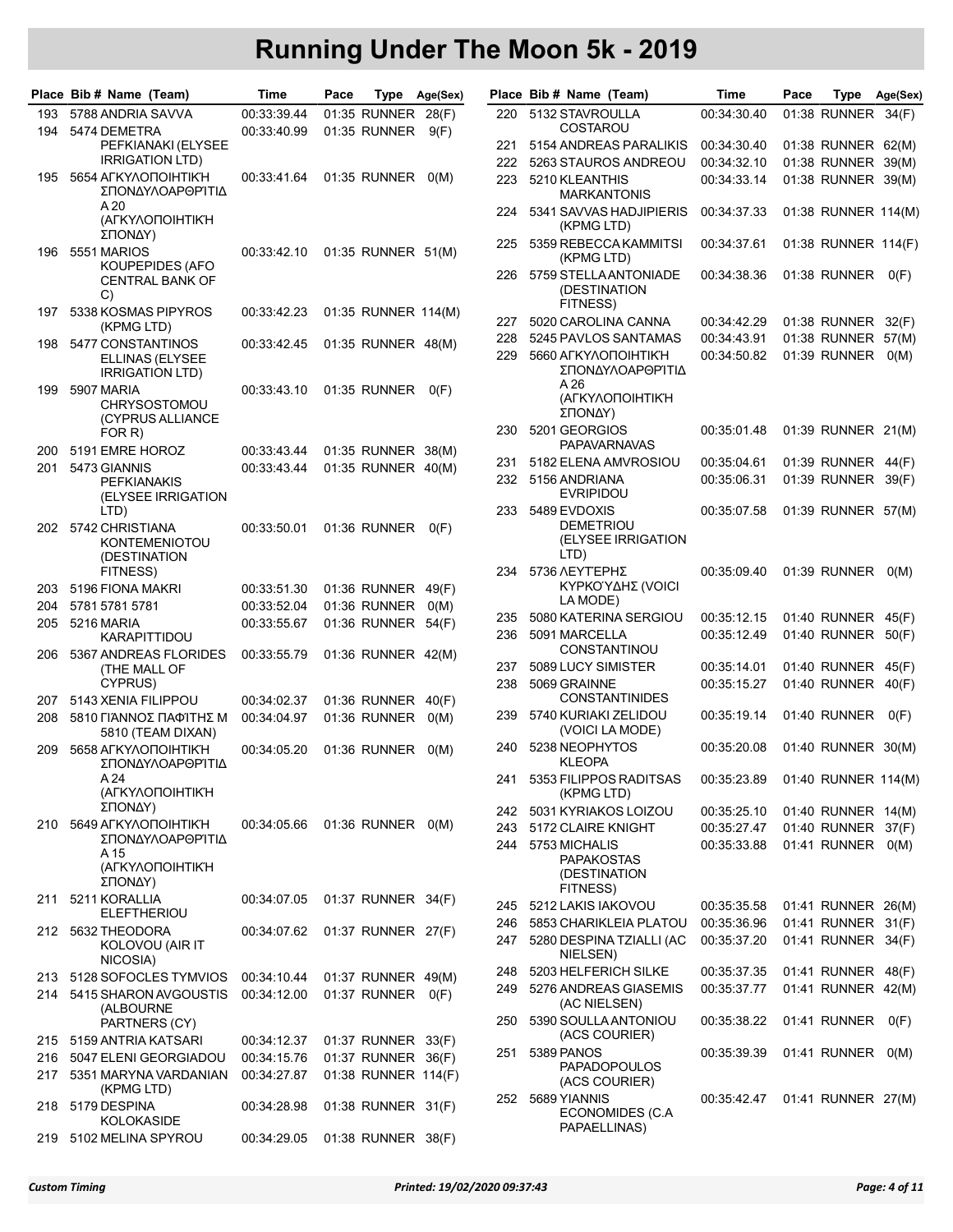|     | Place Bib # Name (Team)                            | Time        | Pace |                     | Type Age(Sex) |       | Place Bib # Name (Team)                            | Time                              | Pace | Type               | Age(Sex) |
|-----|----------------------------------------------------|-------------|------|---------------------|---------------|-------|----------------------------------------------------|-----------------------------------|------|--------------------|----------|
| 253 | 5688 AGGELIKI                                      | 00:35:42.83 |      | 01:41 RUNNER 23(F)  |               | 288   | 5239 NICOS XYDAS                                   | 00:37:11.28                       |      | 01:45 RUNNER 55(M) |          |
|     | GEORGIOU (C.A                                      |             |      |                     |               | 289   | 5176 DEMETRIS ZEVLARIS                             | 00:37:11.98                       |      | 01:45 RUNNER 46(M) |          |
|     | PAPAELLINAS)                                       |             |      |                     |               | 290   | 5241 PANOS HADJIPAVLIS                             | 00:37:12.29                       |      | 01:45 RUNNER 42(M) |          |
| 254 | 5043 DESPO DOUKANARI                               | 00:35:43.54 |      | 01:41 RUNNER 38(F)  |               | 291   | 5190 EMANOUELLA                                    | 00:37:12.54                       |      | 01:45 RUNNER       | 30(F)    |
| 255 | 5229 MICHAELINA<br><b>MICHAEL</b>                  | 00:35:46.78 |      | 01:41 RUNNER 46(F)  |               |       | <b>KOUROUFEXI</b>                                  |                                   |      |                    |          |
| 256 | 5161 CHARA<br><b>HERAKLEOUS</b>                    | 00:35:50.36 |      | 01:41 RUNNER 43(F)  |               | 292   | 5221 MARIOS<br><b>KOUROUFEXIS</b>                  | 00:37:14.15                       |      | 01:45 RUNNER 34(M) |          |
| 257 | 5737 ΡΌΔΗΣ ΣΤΑΎΡΟΣ<br>(VOICI LA MODE)              | 00:35:55.87 |      | 01:42 RUNNER        | O(M)          | 293   | 5449 STAVROS ARESTI<br>(ARGOSY TRADING<br>LTD)     | 00:37:14.64                       |      | 01:45 RUNNER       | O(M)     |
| 258 | 5183 ELENA<br><b>CHARALAMBOUS</b>                  | 00:36:00.33 |      | 01:42 RUNNER 29(F)  |               | 294   | 5813 ΠΆΝΟΣ ΚΟΥΜΟΥΡΌΣ<br>5813 (TEAM DIXAN)          | 00:37:15.33                       |      | 01:45 RUNNER       | O(M)     |
| 259 | 5094 MARIA GEORGIOU                                | 00:36:04.90 |      | 01:42 RUNNER 34(F)  |               | 295   | 5694 ANTONIS INIATIS (C.A.                         | 00:37:18.56                       |      | 01:46 RUNNER 50(M) |          |
| 260 | 5059 GEORGE TSIKKOS                                | 00:36:05.14 |      | 01:42 RUNNER 28(M)  |               |       | PAPAELLINAS)                                       |                                   |      |                    |          |
| 261 | 5013 ANNA KOUMI                                    | 00:36:06.43 |      | 01:42 RUNNER        | 28(F)         | 296   | 5010 ANDRI MOUROUZI                                | 00:37:25.41                       |      | 01:46 RUNNER       | 29(F)    |
| 262 | 5743 LOUCIA                                        | 00:36:08.98 |      | 01:42 RUNNER        | O(F)          | 297   | 5793 EMILIA MICHAEL                                | 00:37:26.44                       |      | 01:46 RUNNER       | O(F)     |
|     | <b>CONSTANDINOU</b><br>(DESTINATION<br>FITNESS)    |             |      |                     |               | 298   | 5676 STAVROS<br>PANAYIOTOU (C.A<br>PAPAELLINAS)    | 00:37:34.21                       |      | 01:46 RUNNER 32(M) |          |
| 263 | 5459 RUSLAN                                        | 00:36:09.28 |      | 01:42 RUNNER        | O(M)          | 299   | 5785 HELEN DAHL                                    | 00:37:45.65                       |      | 01:47 RUNNER 32(M) |          |
|     | SADOVNIKOV (FXTM)                                  |             |      |                     |               | 300   | 5787 BETIM GRUDAGI                                 | 00:37:47.11                       |      | 01:47 RUNNER       | 26(F)    |
| 264 | 5618 ANTREAS                                       | 00:36:15.19 |      | 01:43 RUNNER 36(M)  |               | 301   | 5786 ARNFINN DAHL                                  | 00:37:48.60                       |      | 01:47 RUNNER       | 54(M)    |
|     | ARISTEIDIS (AIR IT<br>NICOSIA)                     |             |      |                     |               | 302   | 5806 ΘΆΣΟΣ                                         | 00:37:50.58                       |      | 01:47 RUNNER       | O(M)     |
| 265 | 5209 KATHERINE<br><b>MELVILLE</b>                  | 00:36:16.33 |      | 01:43 RUNNER 35(F)  |               |       | ΛΑΜΠΡΙΑΝΊΔΗΣ 5806<br>(TEAM DIXAN)                  |                                   |      |                    |          |
| 266 | 5454 ELFRIDE ZEA (FXTM)                            | 00:36:16.85 |      | 01:43 RUNNER 34(F)  |               | 303   | 5617 ANGELA                                        | 00:37:59.50                       |      | 01:48 RUNNER 45(F) |          |
| 267 | 5634 AFRODITI FALOUTA                              | 00:36:19.81 |      | 01:43 RUNNER 37(F)  |               |       | PANAYIOTOU (AIR IT<br>NICOSIA)                     |                                   |      |                    |          |
| 268 | (AIR IT NICOSIA)<br>5040 DENA PROTOPAPA            | 00:36:20.11 |      | 01:43 RUNNER 14(F)  |               | 304   | 5066 GEORGIOS                                      | 00:38:01.92                       |      | 01:48 RUNNER 38(M) |          |
| 269 | 5205 JONATHAN HALL-                                | 00:36:25.81 |      | 01:43 RUNNER 55(M)  |               |       | <b>PITTARIDES</b>                                  |                                   |      |                    |          |
|     | <b>SMITH</b>                                       |             |      |                     |               | 305   | 5180 DIMITRA NIKOLAOU                              | 00:38:03.51                       |      | 01:48 RUNNER 40(F) |          |
| 270 | 5624 MARIOS TSOPANIS                               | 00:36:28.65 |      | 01:43 RUNNER 48(M)  |               | 306   | 5175 COSTAS SALIDES                                | 00:38:04.27                       |      | 01:48 RUNNER 47(M) |          |
|     | (AIR IT NICOSIA)                                   |             |      |                     |               | 307   | 5044 DESPO ROUSOU                                  | 00:38:04.96                       |      | 01:48 RUNNER       | 55(F)    |
| 271 | 5352 PARASKEVI<br>KARAMPATZAKI<br>(KPMG LTD)       | 00:36:35.78 |      | 01:44 RUNNER 114(F) |               | 308   | 5288 MICHAEL<br>ERMOGENOUS (AC<br>NIELSEN)         | 00:38:24.39                       |      | 01:49 RUNNER 40(M) |          |
| 272 | 5530 GEORGE                                        | 00:36:40.18 |      | 01:44 RUNNER 33(M)  |               | 309   | 1036 CHRISTINA<br>VASLIADOU                        | 00:38:25.93                       |      | 01:49 RUNNER       | 38(F)    |
|     | ANASTASIOU (THE<br>LANDMARK NICOSIA)               |             |      |                     |               | 310   | 5458 TASOS<br><b>CONSTANTINOU</b>                  | 00:38:34.75                       |      | 01:49 RUNNER       | O(M)     |
| 273 | 5524 MARIO DOBREV (THE<br><b>LANDMARK NICOSIA)</b> | 00:36:40.96 |      | 01:44 RUNNER 35(M)  |               | 311   | (FXTM)<br>5084 KLEOPATRA                           | 00:38:35.05                       |      | 01:49 RUNNER 24(F) |          |
| 274 | 5258 SOLOMOS PETSAS                                | 00:36:46.54 |      | 01:44 RUNNER 38(M)  |               |       | <b>POYIADJI</b>                                    |                                   |      |                    |          |
| 275 | 5434 KYRIAKI TSIOURTOU<br>(ARGOSY TRADING<br>LTD)  | 00:36:51.84 |      | 01:44 RUNNER        | O(F)          |       | 312 5729 ACHILLEAS<br>EVANGELOU (VOICI<br>LA MODE) | 00:38:39.97                       |      | 01:49 RUNNER       | O(F)     |
| 276 | 5137 THALIA MARKIDOU                               | 00:36:58.15 |      | 01:45 RUNNER 46(F)  |               | 313.  | 5233 MYRTO IOANNOU                                 | 00:38:40.57                       |      | 01:49 RUNNER 18(F) |          |
| 277 | 5096 MARIANNA PETROU                               | 00:37:02.00 |      | 01:45 RUNNER        | 28(F)         | 314   | 5730 MARIA MAISTRELLI                              | 00:38:43.10                       |      | 01:50 RUNNER       | O(F)     |
| 278 | 5153 ROSIE IOANNOU                                 | 00:37:03.12 |      | 01:45 RUNNER        | O(F)          |       | (VOICI LA MODE)                                    |                                   |      |                    |          |
| 279 | 5549 RAYMOND<br>PINHARRY (TSYS)                    | 00:37:03.72 |      | 01:45 RUNNER        | O(M)          |       | 315 5563 IVI CHARALAMBOUS<br>(AFO CENTRAL BANK     | 00:38:48.20                       |      | 01:50 RUNNER       | O(F)     |
| 280 | 5544 ELIZABETH<br>ANDREAS (TSYS)                   | 00:37:04.29 |      | 01:45 RUNNER        | O(F)          | 316   | OF C)<br>5261 SPYROS                               | 00:39:03.76                       |      | 01:51 RUNNER 33(M) |          |
| 281 | 5309 ANDREAS<br><b>GEORGIOU (AIR IT</b>            | 00:37:06.72 |      | 01:45 RUNNER 31(M)  |               | 317 - | <b>ERMOGENOUS</b><br>5278 CHRISTINA                | 00:39:04.13                       |      | 01:51 RUNNER 24(F) |          |
| 282 | NICOSIA)<br>5860 FXTM FXTM                         | 00:37:07.03 |      | 01:45 RUNNER        | O(M)          |       | STEFANOU (AC<br>NIELSEN)                           |                                   |      |                    |          |
| 283 | 5206 JULIA MUNINA                                  | 00:37:07.82 |      | 01:45 RUNNER        | 39(F)         | 318   | 5235 NATALIE HAMI                                  | 00:39:04.34                       |      | 01:51 RUNNER 34(F) |          |
| 284 | 5789 OLGA ANTONIADOU                               | 00:37:08.57 |      | 01:45 RUNNER        | O(F)          | 319   | 5296 5296 5296 (AC                                 | 00:39:04.69                       |      | 01:51 RUNNER       | O(M)     |
|     | (DESTINATION<br>FITNESS)                           |             |      |                     |               | 320   | NIELSEN)<br>5252 RENOS NICODEMOU                   | 00:39:07.83                       |      | 01:51 RUNNER 29(M) |          |
| 285 | 5623 KYRIAKOS<br><b>KEKKOURIS (AIR IT</b>          | 00:37:10.34 |      | 01:45 RUNNER 33(M)  |               | 321   | 5095 MARIA GERTRUDES<br>OSWALD                     | 00:39:08.43                       |      | 01:51 RUNNER 68(F) |          |
|     | NICOSIA)                                           |             |      |                     |               | 322   | 5121 PETROS PITTAS                                 | 00:39:09.15                       |      | 01:51 RUNNER 43(M) |          |
| 286 | 5218 MARIA<br><b>XENOPHONTOS</b>                   | 00:37:10.50 |      | 01:45 RUNNER 29(F)  |               | 323   | 5663 ALEXIA MICHAEL<br>(DELOITTE)                  | 00:39:10.39                       |      | 01:51 RUNNER       | O(F)     |
| 287 | 5184 ELENA FRANTZIDOU                              | 00:37:10.71 |      | 01:45 RUNNER 49(F)  |               |       | 324 5166 CHRISTIANA VARDA                          | 00:39:17.62  01:51  RUNNER  36(F) |      |                    |          |

|     | Place Bib # Name (Team)                   | Time        | Pace | Type                | Age(Sex)                     |     | Place Bib # Name (Team)                      | Time        | Pace | Type               | Age(Sex)      |
|-----|-------------------------------------------|-------------|------|---------------------|------------------------------|-----|----------------------------------------------|-------------|------|--------------------|---------------|
| 253 | 5688 AGGELIKI                             | 00:35:42.83 |      | 01:41 RUNNER 23(F)  |                              | 288 | 5239 NICOS XYDAS                             | 00:37:11.28 |      | 01:45 RUNNER 55(M) |               |
|     | <b>GEORGIOU (C.A</b>                      |             |      |                     |                              | 289 | 5176 DEMETRIS ZEVLARIS                       | 00:37:11.98 |      | 01:45 RUNNER 46(M) |               |
|     | PAPAELLINAS)                              |             |      |                     |                              | 290 | 5241 PANOS HADJIPAVLIS                       | 00:37:12.29 |      | 01:45 RUNNER 42(M) |               |
| 254 | 5043 DESPO DOUKANARI                      | 00:35:43.54 |      | 01:41 RUNNER 38(F)  |                              | 291 | 5190 EMANOUELLA                              | 00:37:12.54 |      | 01:45 RUNNER 30(F) |               |
| 255 | 5229 MICHAELINA                           | 00:35:46.78 |      | 01:41 RUNNER 46(F)  |                              |     | <b>KOUROUFEXI</b>                            |             |      |                    |               |
|     | <b>MICHAEL</b>                            |             |      |                     |                              |     | 292 5221 MARIOS                              | 00:37:14.15 |      | 01:45 RUNNER 34(M) |               |
| 256 | 5161 CHARA                                | 00:35:50.36 |      | 01:41 RUNNER 43(F)  |                              |     | <b>KOUROUFEXIS</b>                           |             |      |                    |               |
|     | <b>HERAKLEOUS</b>                         |             |      |                     |                              | 293 | 5449 STAVROS ARESTI                          | 00:37:14.64 |      | 01:45 RUNNER 0(M)  |               |
| 257 | 5737 ΡΌΔΗΣ ΣΤΑΎΡΟΣ                        | 00:35:55.87 |      | 01:42 RUNNER        | O(M)                         |     | (ARGOSY TRADING                              |             |      |                    |               |
|     | (VOICI LA MODE)                           |             |      |                     |                              |     | LTD)                                         |             |      |                    |               |
| 258 | 5183 ELENA                                | 00:36:00.33 |      | 01:42 RUNNER 29(F)  |                              | 294 | 5813 ΠΆΝΟΣ ΚΟΥΜΟΥΡΌΣ                         | 00:37:15.33 |      | 01:45 RUNNER 0(M)  |               |
|     | <b>CHARALAMBOUS</b>                       |             |      |                     |                              |     | 5813 (TEAM DIXAN)                            |             |      |                    |               |
| 259 | 5094 MARIA GEORGIOU                       | 00:36:04.90 |      | 01:42 RUNNER 34(F)  |                              | 295 | 5694 ANTONIS INIATIS (C.A.                   | 00:37:18.56 |      | 01:46 RUNNER 50(M) |               |
| 260 | 5059 GEORGE TSIKKOS                       | 00:36:05.14 |      | 01:42 RUNNER 28(M)  |                              |     | PAPAELLINAS)                                 |             |      |                    |               |
| 261 | 5013 ANNA KOUMI                           | 00:36:06.43 |      | 01:42 RUNNER        | 28(F)                        | 296 | 5010 ANDRI MOUROUZI                          | 00:37:25.41 |      | 01:46 RUNNER 29(F) |               |
| 262 | 5743 LOUCIA                               | 00:36:08.98 |      | 01:42 RUNNER        | O(F)                         | 297 | 5793 EMILIA MICHAEL                          | 00:37:26.44 |      | 01:46 RUNNER       | O(F)          |
|     | CONSTANDINOU                              |             |      |                     |                              | 298 | 5676 STAVROS                                 | 00:37:34.21 |      | 01:46 RUNNER 32(M) |               |
|     | (DESTINATION                              |             |      |                     |                              |     | PANAYIOTOU (C.A.                             |             |      |                    |               |
|     | FITNESS)                                  |             |      |                     |                              |     | PAPAELLINAS)                                 |             |      |                    |               |
| 263 | 5459 RUSLAN                               | 00:36:09.28 |      | 01:42 RUNNER        | O(M)                         | 299 | 5785 HELEN DAHL                              | 00:37:45.65 |      | 01:47 RUNNER 32(M) |               |
|     | SADOVNIKOV (FXTM)                         |             |      |                     |                              | 300 | 5787 BETIM GRUDAGI                           | 00:37:47.11 |      | 01:47 RUNNER 26(F) |               |
| 264 | 5618 ANTREAS                              | 00:36:15.19 |      | 01:43 RUNNER 36(M)  |                              | 301 | 5786 ARNFINN DAHL                            | 00:37:48.60 |      | 01:47 RUNNER 54(M) |               |
|     | ARISTEIDIS (AIR IT<br>NICOSIA)            |             |      |                     |                              | 302 | 5806 ΘΆΣΟΣ                                   | 00:37:50.58 |      | 01:47 RUNNER 0(M)  |               |
|     | 5209 KATHERINE                            |             |      | 01:43 RUNNER 35(F)  |                              |     | ΛΑΜΠΡΙΑΝΊΔΗΣ 5806                            |             |      |                    |               |
| 265 | <b>MELVILLE</b>                           | 00:36:16.33 |      |                     |                              |     | (TEAM DIXAN)                                 |             |      |                    |               |
| 266 | 5454 ELFRIDE ZEA (FXTM)                   | 00:36:16.85 |      | 01:43 RUNNER 34(F)  |                              | 303 | 5617 ANGELA                                  | 00:37:59.50 |      | 01:48 RUNNER 45(F) |               |
|     |                                           |             |      |                     |                              |     | PANAYIOTOU (AIR IT                           |             |      |                    |               |
| 267 | 5634 AFRODITI FALOUTA<br>(AIR IT NICOSIA) | 00:36:19.81 |      | 01:43 RUNNER 37(F)  |                              |     | NICOSIA)                                     |             |      |                    |               |
| 268 | 5040 DENA PROTOPAPA                       | 00:36:20.11 |      | 01:43 RUNNER 14(F)  |                              | 304 | 5066 GEORGIOS                                | 00:38:01.92 |      | 01:48 RUNNER 38(M) |               |
|     |                                           |             |      |                     |                              |     | <b>PITTARIDES</b>                            |             |      |                    |               |
| 269 | 5205 JONATHAN HALL-                       | 00:36:25.81 |      | 01:43 RUNNER 55(M)  |                              | 305 | 5180 DIMITRA NIKOLAOU                        | 00:38:03.51 |      | 01:48 RUNNER 40(F) |               |
|     | SMITH                                     |             |      |                     |                              | 306 | 5175 COSTAS SALIDES                          | 00:38:04.27 |      | 01:48 RUNNER 47(M) |               |
| 270 | 5624 MARIOS TSOPANIS                      | 00:36:28.65 |      | 01:43 RUNNER 48(M)  |                              | 307 | 5044 DESPO ROUSOU                            | 00:38:04.96 |      | 01:48 RUNNER 55(F) |               |
|     | (AIR IT NICOSIA)                          |             |      |                     |                              | 308 | 5288 MICHAEL                                 | 00:38:24.39 |      | 01:49 RUNNER 40(M) |               |
| 271 | 5352 PARASKEVI<br>KARAMPATZAKI            | 00:36:35.78 |      | 01:44 RUNNER 114(F) |                              |     | ERMOGENOUS (AC                               |             |      |                    |               |
|     | (KPMG LTD)                                |             |      |                     |                              |     | NIELSEN)                                     |             |      |                    |               |
| 272 | 5530 GEORGE                               | 00:36:40.18 |      | 01:44 RUNNER 33(M)  |                              | 309 | 1036 CHRISTINA                               | 00:38:25.93 |      | 01:49 RUNNER 38(F) |               |
|     | ANASTASIOU (THE                           |             |      |                     |                              |     | VASLIADOU                                    |             |      |                    |               |
|     | <b>LANDMARK NICOSIA)</b>                  |             |      |                     |                              | 310 | 5458 TASOS                                   | 00:38:34.75 |      | 01:49 RUNNER       | O(M)          |
| 273 | 5524 MARIO DOBREV (THE                    | 00:36:40.96 |      | 01:44 RUNNER 35(M)  |                              |     | CONSTANTINOU                                 |             |      |                    |               |
|     | LANDMARK NICOSIA)                         |             |      |                     |                              |     | (FXTM)                                       |             |      |                    |               |
| 274 | 5258 SOLOMOS PETSAS                       | 00:36:46.54 |      | 01:44 RUNNER 38(M)  |                              | 311 | 5084 KLEOPATRA<br><b>POYIADJI</b>            | 00:38:35.05 |      | 01:49 RUNNER 24(F) |               |
| 275 | 5434 KYRIAKI TSIOURTOU                    | 00:36:51.84 |      | 01:44 RUNNER        | O(F)                         |     |                                              |             |      |                    |               |
|     | (ARGOSY TRADING                           |             |      |                     |                              |     | 312 5729 ACHILLEAS<br>EVANGELOU (VOICI       | 00:38:39.97 |      | 01:49 RUNNER 0(F)  |               |
|     | LTD)                                      |             |      |                     |                              |     | LA MODE)                                     |             |      |                    |               |
| 276 | 5137 THALIA MARKIDOU                      | 00:36:58.15 |      | 01:45 RUNNER 46(F)  |                              |     | 313 5233 MYRTO IOANNOU                       | 00:38:40.57 |      | 01:49 RUNNER 18(F) |               |
| 277 | 5096 MARIANNA PETROU                      | 00:37:02.00 |      | 01:45 RUNNER 28(F)  |                              |     |                                              |             |      | 01:50 RUNNER 0(F)  |               |
| 278 | 5153 ROSIE IOANNOU                        | 00:37:03.12 |      | 01:45 RUNNER        | O(F)                         |     | 314 5730 MARIA MAISTRELLI<br>(VOICI LA MODE) | 00:38:43.10 |      |                    |               |
| 279 | 5549 RAYMOND                              | 00:37:03.72 |      | 01:45 RUNNER        | O(M)                         | 315 | 5563 IVI CHARALAMBOUS                        | 00:38:48.20 |      | 01:50 RUNNER 0(F)  |               |
|     | PINHARRY (TSYS)                           |             |      |                     |                              |     | (AFO CENTRAL BANK                            |             |      |                    |               |
| 280 | 5544 ELIZABETH                            | 00:37:04.29 |      | 01:45 RUNNER        | O(F)                         |     | OF C)                                        |             |      |                    |               |
|     | ANDREAS (TSYS)                            |             |      |                     |                              |     | 316 5261 SPYROS                              | 00:39:03.76 |      | 01:51 RUNNER 33(M) |               |
| 281 | 5309 ANDREAS                              | 00:37:06.72 |      | 01:45 RUNNER 31(M)  |                              |     | <b>ERMOGENOUS</b>                            |             |      |                    |               |
|     | GEORGIOU (AIR IT                          |             |      |                     |                              | 317 | 5278 CHRISTINA                               | 00:39:04.13 |      | 01:51 RUNNER 24(F) |               |
|     | NICOSIA)                                  |             |      |                     |                              |     | STEFANOU (AC                                 |             |      |                    |               |
| 282 | 5860 FXTM FXTM                            | 00:37:07.03 |      | 01:45 RUNNER 0(M)   |                              |     | NIELSEN)                                     |             |      |                    |               |
| 283 | 5206 JULIA MUNINA                         | 00:37:07.82 |      | 01:45 RUNNER 39(F)  |                              | 318 | 5235 NATALIE HAMI                            | 00:39:04.34 |      | 01:51 RUNNER 34(F) |               |
| 284 | 5789 OLGA ANTONIADOU                      | 00:37:08.57 |      | 01:45 RUNNER        | O(F)                         | 319 | 5296 5296 5296 (AC                           | 00:39:04.69 |      | 01:51 RUNNER 0(M)  |               |
|     | (DESTINATION                              |             |      |                     |                              |     | NIELSEN)                                     |             |      |                    |               |
|     | FITNESS)                                  |             |      |                     |                              | 320 | 5252 RENOS NICODEMOU                         | 00:39:07.83 |      | 01:51 RUNNER 29(M) |               |
| 285 | 5623 KYRIAKOS                             | 00:37:10.34 |      | 01:45 RUNNER 33(M)  |                              | 321 | 5095 MARIA GERTRUDES                         | 00:39:08.43 |      | 01:51 RUNNER 68(F) |               |
|     | <b>KEKKOURIS (AIR IT</b>                  |             |      |                     |                              |     | OSWALD                                       |             |      |                    |               |
|     | NICOSIA)                                  |             |      |                     |                              | 322 | 5121 PETROS PITTAS                           | 00:39:09.15 |      | 01:51 RUNNER 43(M) |               |
| 286 | 5218 MARIA                                | 00:37:10.50 |      | 01:45 RUNNER 29(F)  |                              | 323 | 5663 ALEXIA MICHAEL                          | 00:39:10.39 |      | 01:51 RUNNER 0(F)  |               |
|     | <b>XENOPHONTOS</b>                        |             |      |                     |                              |     | (DELOITTE)                                   |             |      |                    |               |
| 287 | 5184 ELENA FRANTZIDOU                     | 00:37:10.71 |      | 01:45 RUNNER 49(F)  |                              |     | 324 5166 CHRISTIANA VARDA                    | 00:39:17.62 |      | 01:51 RUNNER 36(F) |               |
|     | <b>Custom Timing</b>                      |             |      |                     | Printed: 19/02/2020 09:37:43 |     |                                              |             |      |                    | Page: 5 of 11 |
|     |                                           |             |      |                     |                              |     |                                              |             |      |                    |               |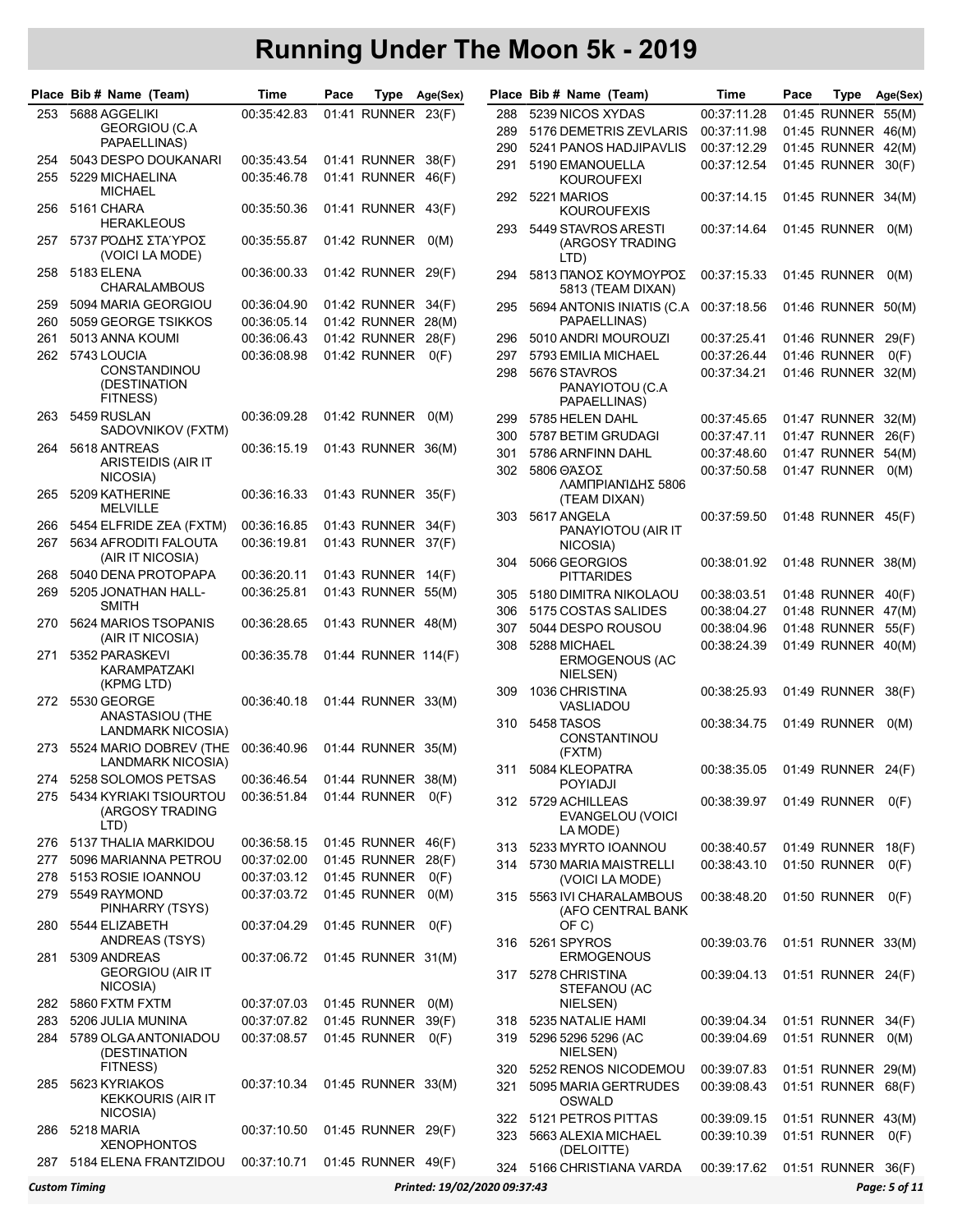|       | Place Bib # Name (Team)                                    | Time                              | Pace | Type                | Age(Sex) |     | Place Bib # Name (Team)                                      | Time        | Pace | Type               | Age(Sex) |
|-------|------------------------------------------------------------|-----------------------------------|------|---------------------|----------|-----|--------------------------------------------------------------|-------------|------|--------------------|----------|
| 325   | 5538 MARIA ANDREANA<br><b>FLORIDE (THE MALL</b>            | 00:39:20.12                       |      | 01:51 RUNNER        | O(F)     | 350 | 5046 EKATERINA<br>DANILOVA                                   | 00:40:43.41 |      | 01:55 RUNNER 29(F) |          |
|       | OF CYPRUS)                                                 |                                   |      |                     |          | 351 | 5257 SIMON SIMON                                             | 00:41:12.29 |      | 01:57 RUNNER 44(M) |          |
| 326   | 5564 CHRYSTALLA<br><b>IACOVIDOU HAILI</b>                  | 00:39:22.87                       |      | 01:52 RUNNER        | O(F)     | 352 | 5077 KATERINA<br>VASILIADOU                                  | 00:41:30:33 |      | 01:58 RUNNER 42(F) |          |
|       | (AFO CENTRAL BANK<br>OF C)                                 |                                   |      |                     |          | 353 | 5391 DESPINA<br>THEOCHARIDOU                                 | 00:41:43.04 |      | 01:58 RUNNER       | O(F)     |
| 327   | 5330 PANTELIS<br>KOUMANTARIS (AIR<br><b>IT NICOSIA)</b>    | 00:39:25.15                       |      | 01:52 RUNNER 27(M)  |          |     | (ACTION GLOBAL<br>COMMUNI)                                   |             |      |                    |          |
| 328   | 5585 GEORGE SAFARI                                         |                                   |      |                     |          | 354 | 5217 MARIA MAKRI                                             | 00:41:45.81 |      | 01:58 RUNNER 60(F) |          |
|       | (C.SAVVA &<br>ASSOCIATES)                                  | 00:39:27.27                       |      | 01:52 RUNNER 24(M)  |          | 355 | 5164 CHRISTIANA<br><b>THEOFILOU</b>                          | 00:42:14.07 |      | 02:00 RUNNER 25(F) |          |
| 329   | 5588 LENA SAFARI<br>(C.SAVVA&                              | 00:39:27.86                       |      | 01:52 RUNNER 21(F)  |          | 356 | 5375 FOTINI<br>CHARALAMPIDOU<br>(ACS COURIER)                | 00:42:17.69 |      | 02:00 RUNNER       | O(F)     |
|       | <b>ASSOCIATES)</b>                                         |                                   |      |                     |          | 357 | 5174 COSTAS KOTROFOS                                         | 00:42:17.95 |      | 02:00 RUNNER 47(M) |          |
| 330   | 5567 GEORGE SYRICHAS<br>(AFO CENTRAL BANK<br>OF C)         | 00:39:38.41                       |      | 01:52 RUNNER        | O(M)     | 358 | 5650 AFKYAONOIHTIK'H<br>ΣΠΟΝΔΥΛΟΑΡΘΡΊΤΙΔ                     | 00:42:23.03 |      | 02:00 RUNNER       | O(M)     |
| 331.  | 5167 CHRISTINA<br><b>CHATTALAS</b>                         | 00:39:41.41                       |      | 01:52 RUNNER 40(F)  |          |     | A 16<br>(ΑΓΚΥΛΟΠΟΙΗΤΙΚΉ<br>ΣΠΟΝΔΥ)                           |             |      |                    |          |
| 332   | 5345 GEORGIANA<br>KYRIACOU (KPMG<br>LTD)                   | 00:39:45.87                       |      | 01:53 RUNNER 114(F) |          | 359 | 5111 NICOLETTA<br>EPAMINONDA                                 | 00:42:25.70 |      | 02:00 RUNNER 29(F) |          |
| 333   | <b>5050 EMILY</b>                                          | 00:39:47.28                       |      | 01:53 RUNNER 40(F)  |          | 360 | 5226 MARTINA GATTI<br><b>FARIZANO</b>                        | 00:42:30.99 |      | 02:00 RUNNER 43(F) |          |
|       | <b>THEOFANOUSKOUD</b><br><b>OUNARI</b>                     |                                   |      |                     |          | 361 | 5073 IVI CONSTANTINOU                                        | 00:42:31.65 |      | 02:00 RUNNER 41(F) |          |
|       |                                                            |                                   |      |                     |          | 362 | 5072 IRENE CHARITOU                                          | 00:42:33.16 |      | 02:01 RUNNER 47(F) |          |
| 334   | 5562 RAMZI ABU-RUMMAN<br>(AFO CENTRAL BANK<br>OF C)        | 00:39:54.59                       |      | 01:53 RUNNER        | O(M)     | 363 | 5520 JOANNATSIVIKOS<br>(THE LANDMARK<br>NICOSIA)             | 00:42:39.10 |      | 02:01 RUNNER 46(F) |          |
| 335   | 5186 ELENI IOAKEIM                                         | 00:39:57.77                       |      | 01:53 RUNNER 19(F)  |          | 364 | 5523 MARISSA PAVLOU                                          | 00:42:46.26 |      | 02:01 RUNNER       | 2(F)     |
| 336   | 5686 DESPO DANAI<br>MICHAEL (C.A<br>PAPAELLINAS)           | 00:40:00.82                       |      | 01:53 RUNNER 23(F)  |          |     | (THE LANDMARK<br>NICOSIA)                                    |             |      |                    |          |
| 337   | 5748 MELANIE<br>CONSTANDINOU<br>(DESTINATION               | 00:40:01.42                       |      | 01:53 RUNNER        | O(F)     | 365 | 5522 CHRISTIANA<br>ARCHONTIDOU (THE<br>LANDMARK NICOSIA)     | 00:42:47.08 |      | 02:01 RUNNER 40(F) |          |
| 338   | FITNESS)<br>5151 ALKIS                                     | 00:40:05.22                       |      | 01:54 RUNNER 39(M)  |          | 366 | 5521 SOPHIATSIVIKOS<br>(THE LANDMARK<br>NICOSIA)             | 00:42:48.28 |      | 02:01 RUNNER       | 3(F)     |
|       | PAPACHARALAMBOU<br>S                                       |                                   |      |                     |          | 367 | 5300 NIKOLETTA                                               | 00:42:49.33 |      | 02:01 RUNNER       | O(F)     |
| 339   | 5070 ANNA TSIEFTE<br>KAZAKEOU                              | 00:40:09.80                       |      | 01:54 RUNNER 50(F)  |          |     | ANTREOU (ACS<br>COURIER)                                     |             |      |                    |          |
| 340   | 5219 MARIA JULIA<br><b>SATRAGNI</b>                        | 00:40:12.66  01:54  RUNNER  33(F) |      |                     |          | 368 | 5329 PANAYIOTIS ERIA<br>(AIR IT NICOSIA)                     | 00:42:54.13 |      | 02:02 RUNNER 34(F) |          |
| 341.  | 5259 SOPHIA LESTA                                          | 00:40:12.73                       |      | 01:54 RUNNER 39(F)  |          |     | 369 5376 ANNA GEORGIOU<br>(ACS COURIER)                      | 00:42:55.33 |      | 02:02 RUNNER       | O(F)     |
| 342 - | 5905 MICHALIS ALVANOS<br>(CYPRUS ALLIANCE<br>FOR R)        | 00:40:17.52                       |      | 01:54 RUNNER 0(M)   |          |     | 370 5622 ILIANA GENAKRITOU<br>(AIR IT NICOSIA)               | 00:42:56.24 |      | 02:02 RUNNER 33(F) |          |
| 343.  | 5902 SPRIROS POLIVIOU<br>(CYPRUS ALLIANCE                  | 00:40:18.16                       |      | 01:54 RUNNER 32(M)  |          | 371 | 5316 ERIA MAKRIDOU (AIR<br>IT NICOSIA)                       | 00:42:56.83 |      | 02:02 RUNNER 27(F) |          |
| 344   | FOR R)<br>5067 GINA MARSON-                                | 00:40:19.86                       |      | 01:54 RUNNER 47(F)  |          |     | 372 5431 THEKLA TSAROU<br>(ARGOSY TRADING<br>LTD)            | 00:43:02.84 |      | 02:02 RUNNER 0(F)  |          |
| 345.  | <b>SMITH</b><br>5552 EVANGELIA<br><b>CHRISTODOULOU</b>     | 00:40:21.22                       |      | 01:54 RUNNER 0(F)   |          |     | 373 5430 MARIOS TSAROS<br>(ARGOSY TRADING<br>LTD)            | 00:43:05.72 |      | 02:02 RUNNER 0(M)  |          |
|       | (AFO CENTRAL BANK                                          |                                   |      |                     |          |     | 374 5572 MICHALIS                                            | 00:43:09.25 |      | 02:02 RUNNER 0(M)  |          |
| 346 - | OF C)<br>5553 THOMAS KAZAKOS<br>(AFO CENTRAL BANK<br>OF C) | 00:40:23.38                       |      | 01:54 RUNNER 0(M)   |          |     | <b>SHEKKERIS (AFO</b><br><b>CENTRAL BANK OF</b><br>C)        |             |      |                    |          |
| 347.  | 5333 SAVVAS<br><b>CHARALAMBOUS</b><br>(AIR IT NICOSIA)     | 00:40:34.10                       |      | 01:55 RUNNER 32(M)  |          |     | 375 5561 EFTHYMIOS<br>KANARIS (AFO<br><b>CENTRAL BANK OF</b> | 00:43:09.57 |      | 02:02 RUNNER 0(M)  |          |
| 348   | 5001 ALEXIS AVGOUSTIS                                      | 00:40:35.55                       |      | 01:55 RUNNER 46(M)  |          |     | C)<br>376 5003 ANDREANA                                      | 00:43:15.00 |      | 02:03 RUNNER 41(F) |          |
| 349   | 5627 NIKOLAOS<br>MATTHAIOU (AIR IT                         | 00:40:38.96                       |      | 01:55 RUNNER 32(M)  |          |     | APOSTOLOU                                                    |             |      |                    |          |
|       | NICOSIA)                                                   |                                   |      |                     |          |     | 377 5037 DARINA SAVCHENKO 00:43:15.24                        |             |      | 02:03 RUNNER 30(F) |          |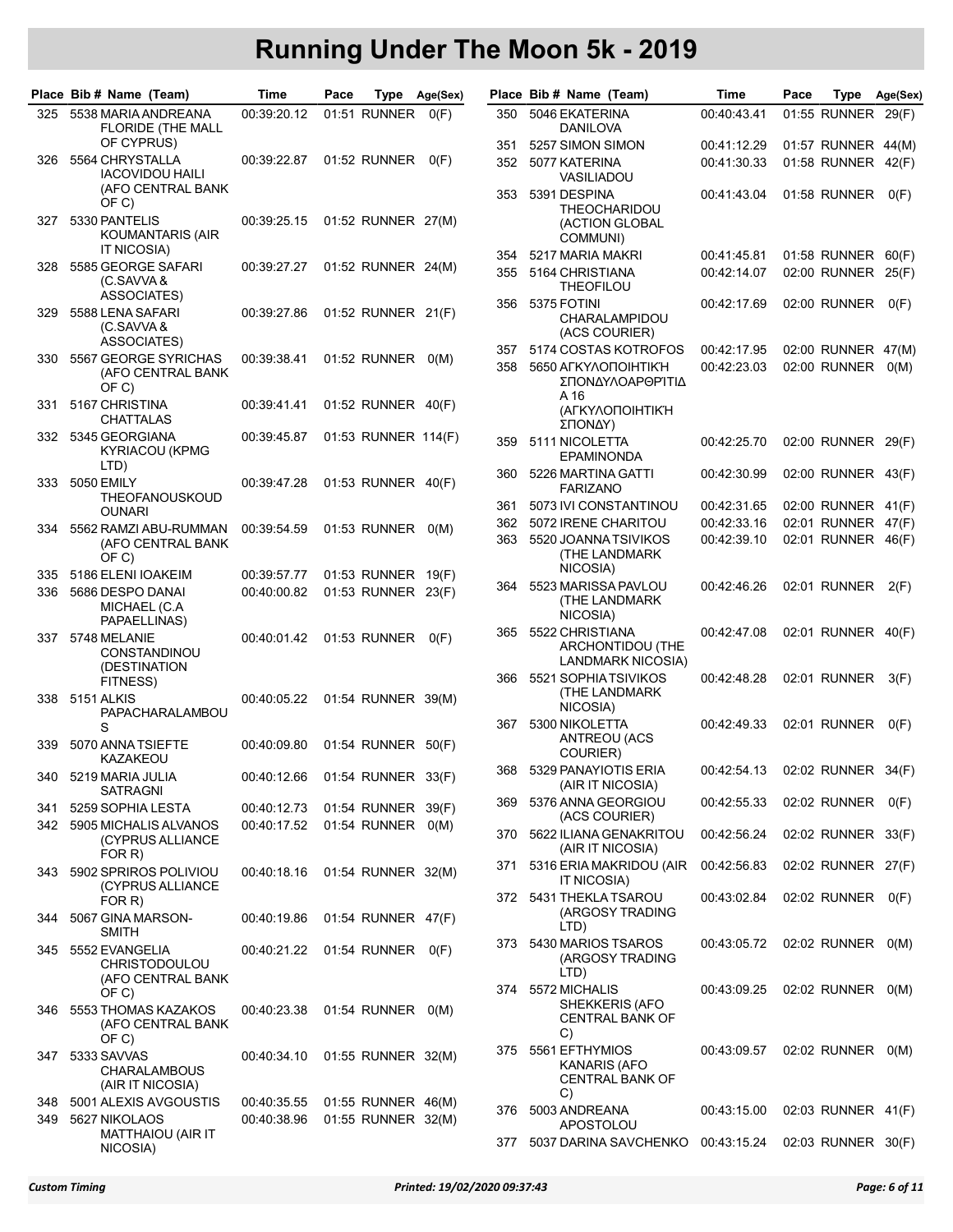|     | Place Bib # Name (Team)                   | Time        | Pace | Type                         | Age(Sex) |     | Place Bib # Name (Team)                     | Time        | Pace | Type               | Age(Sex) |
|-----|-------------------------------------------|-------------|------|------------------------------|----------|-----|---------------------------------------------|-------------|------|--------------------|----------|
| 378 | <b>5022 CHLOE</b><br><b>HARALAMBOUS</b>   | 00:43:24.14 |      | 02:03 RUNNER 41(F)           |          | 410 | 5397 VESELIN<br>TSVETANOV (ACTION           | 00:47:35.18 |      | 02:15 RUNNER       | O(M)     |
| 379 | 5599 NICOLETTA                            | 00:43:42.31 |      | 02:04 RUNNER 41(F)           |          | 411 | GLOBAL COMMUNI)<br>5444 ALEXIA              | 00:47:44.10 |      |                    |          |
| 380 | ANDREOU (IKEA)<br>5594 ANDRI MATSI (IKEA) | 00:43:42.54 |      | 02:04 RUNNER 35(F)           |          |     | PAPADOPOULOU                                |             |      | 02:15 RUNNER       | O(F)     |
| 381 | 5194 EVITA HELFERICH                      | 00:43:43.03 |      | 02:04 RUNNER 13(F)           |          |     | (ARGOSY TRADING                             |             |      |                    |          |
| 382 | 5903 VICKY ANTONIADOU                     | 00:43:48.39 |      | 02:04 RUNNER 36(F)           |          |     | LTD)                                        |             |      |                    |          |
|     | (CYPRUS ALLIANCE                          |             |      |                              |          | 412 | 5097 MARIANNA ZONIA                         | 00:47:44.79 |      | 02:15 RUNNER       | 30(F)    |
|     | FOR R)                                    |             |      |                              |          | 413 | 5446 CHRISTIANA                             | 00:47:47.17 |      | 02:15 RUNNER       | O(F)     |
| 383 | 5265 STELLA MOUROUZI                      | 00:43:59.95 |      | 02:05 RUNNER 40(F)           |          |     | THEODOROU<br>(ARGOSY TRADING                |             |      |                    |          |
| 384 | 5224 MARIOS ANTONIOU                      | 00:43:59.99 |      | 02:05 RUNNER 35(M)           |          |     | LTD)                                        |             |      |                    |          |
| 385 | 5266 STELLA VASILIOU                      | 00:44:00.34 |      | 02:05 RUNNER                 | 35(F)    | 414 | 5135 STELLA MITA                            | 00:47:50.44 |      | 02:16 RUNNER       | 33(F)    |
| 386 | 5845 ALI NAJM 5845 (TEAM                  | 00:44:03.74 |      | 02:05 RUNNER                 | O(M)     | 415 | 5092 MARGARITA MALAI                        | 00:47:52.46 |      | 02:16 RUNNER       | 30(F)    |
|     | DIXAN)                                    |             |      |                              |          | 416 | 5122 PITSA KATCHIS                          | 00:47:54.06 |      | 02:16 RUNNER       | 67(F)    |
| 387 | 5849 AFFEAIK'H 5849                       | 00:44:03.80 |      | 02:05 RUNNER                 | O(F)     | 417 | 5468 ELENI ANTONIOU                         | 00:47:57.26 |      | 02:16 RUNNER 62(F) |          |
|     | (TEAM DIXAN)                              |             |      |                              |          |     | (ELYSEE IRRIGATION                          |             |      |                    |          |
| 388 | 5422 EVGENIA<br>KYRIAKIDOU                | 00:44:08.76 |      | 02:05 RUNNER                 | O(F)     |     | LTD)                                        |             |      |                    |          |
|     | (ALBOURNE                                 |             |      |                              |          | 418 | 5236 NEARCHOS<br>LAMBRINOS                  | 00:48:13.64 |      | 02:17 RUNNER 44(M) |          |
|     | PARTNERS (CY)                             |             |      | 02:05 RUNNER                 |          | 419 | 5576 MARILENA PELETIE                       | 00:48:33.33 |      | 02:18 RUNNER       | O(F)     |
| 389 | 5423 MARIANNA<br><b>ZACHAROPLASTI</b>     | 00:44:13.05 |      |                              | O(F)     |     | (AFO CENTRAL BANK                           |             |      |                    |          |
|     | (ALBOURNE                                 |             |      |                              |          |     | OF C)                                       |             |      |                    |          |
|     | PARTNERS (CY)                             |             |      |                              |          | 420 | 5577 CONSTANTINOS                           | 00:48:34.00 |      | 02:18 RUNNER       | O(M)     |
| 390 | 5192 EVA-MARIA                            | 00:44:20.17 |      | 02:06 RUNNER 19(F)           |          |     | CONSTANTINOU<br>(AFO CENTRAL BANK           |             |      |                    |          |
|     | <b>HELFERICH</b>                          |             |      |                              |          |     | OF C)                                       |             |      |                    |          |
| 391 | 1025 ANTRIA SOCRATOUS                     | 00:44:35.91 |      | 02:06 RUNNER 31(F)           |          | 421 | 5365 ELENA YIALLOUROU                       | 00:48:36.00 |      | 02:18 RUNNER 30(F) |          |
| 392 | 5455 NEMANJA RADEVIC<br>(FXTM)            | 00:44:36.01 |      | 02:06 RUNNER 36(M)           |          |     | (THE MALL OF<br>CYPRUS)                     |             |      |                    |          |
| 393 | 5586 GIANNOS ARGYRIDIS                    | 00:44:55.55 |      | 02:07 RUNNER 32(M)           |          | 422 | 5377 NIKOLETTA                              | 00:48:46.12 |      | 02:18 RUNNER       | O(F)     |
|     | (C.SAVVA &                                |             |      |                              |          |     | <b>TSOUMENI (ACS</b>                        |             |      |                    |          |
|     | ASSOCIATES)                               |             |      |                              |          |     | COURIER)                                    |             |      |                    |          |
| 394 | 5074 JOAO INACIO<br>PADILHA               | 00:45:02.55 |      | 02:08 RUNNER 68(M)           |          | 423 | 5299 TINA NEOKLEOUS                         | 00:48:47.05 |      | 02:18 RUNNER       | O(F)     |
| 395 | 5079 KATERINA PAPHITI                     | 00:45:29.20 |      | 02:09 RUNNER 42(F)           |          |     | (ACS COURIER)                               |             |      |                    |          |
| 396 | 5478 CONSTANTINOS                         | 00:45:38.68 |      | 02:09 RUNNER 50(M)           |          | 424 | 5679 GIORGOS KATSAMPA                       | 00:49:21.25 |      | 02:20 RUNNER       | 7(M)     |
|     | NEOFYTOU (ELYSEE                          |             |      |                              |          |     | (C.A PAPAELLINAS)                           |             |      |                    |          |
|     | <b>IRRIGATION LTD)</b>                    |             |      |                              |          | 425 | 5702 FROSO PANAYIOTOU<br>(C.A PAPAELLINAS)  | 00:49:22.08 |      | 02:20 RUNNER       | O(F)     |
| 397 | 5357 ARETI SOUPPOURI                      | 00:45:47.55 |      | 02:10 RUNNER 114(F)          |          | 426 | 5711 DANAI PANAYIOTOU                       | 00:49:24.64 |      | 02:20 RUNNER       | O(F)     |
|     | (KPMG LTD)                                |             |      |                              |          |     | (C.A PAPAELLINAS)                           |             |      |                    |          |
| 398 | 5593 ALEXANDRA                            | 00:46:20.70 |      | 02:11 RUNNER 29(F)           |          | 427 | 5279 DEMETRIS MARKOU                        | 00:49:29.31 |      | 02:20 RUNNER 28(M) |          |
|     | CHARALAMBOUS                              |             |      |                              |          |     | (AC NIELSEN)                                |             |      |                    |          |
|     | (IKEA)                                    |             |      |                              |          | 428 | 5579 CHRYSTALLA SAVVA                       | 00:50:02.97 |      | 02:22 RUNNER 22(F) |          |
| 399 | 5460 ELENI AKKIDOU                        | 00:46:54.40 |      | 02:13 RUNNER<br>02:13 RUNNER | O(F)     |     | (C.SAVVA &                                  |             |      |                    |          |
| 400 | 5794 ANASTASIA<br><b>MONOGIOU</b>         | 00:46:55.48 |      |                              | O(F)     |     | ASSOCIATES)                                 |             |      |                    |          |
| 401 | 5061 GEORGIA                              | 00:46:56.21 |      | 02:13 RUNNER 32(F)           |          | 429 | 5631 STELLA KARRA (AIR                      | 00:50:06.25 |      | 02:22 RUNNER 35(F) |          |
|     | <b>MOUZOURA</b>                           |             |      |                              |          | 430 | IT NICOSIA)<br>5385 THEA                    | 00:50:08.40 |      |                    |          |
| 402 | 5486 EVITA PAVLIDOU                       | 00:47:00.66 |      | 02:13 RUNNER 35(F)           |          |     | <b>PAPATHEOCHAROUS</b>                      |             |      | 02:22 RUNNER       | O(F)     |
|     | (ELYSEE IRRIGATION                        |             |      |                              |          |     | (ACS COURIER)                               |             |      |                    |          |
|     | LTD)                                      |             |      |                              |          | 431 | 5685 PANAGIOTIS VOTSIS                      | 00:50:11.12 |      | 02:22 RUNNER 26(M) |          |
| 403 | 5485 IOANNIS KATSELIS                     | 00:47:00.70 |      | 02:13 RUNNER 38(M)           |          |     | (C.A PAPAELLINAS)                           |             |      |                    |          |
|     | (ELYSEE IRRIGATION<br>LTD)                |             |      |                              |          |     | 432 5374 VASIA                              | 00:50:12.81 |      | 02:22 RUNNER 0(F)  |          |
| 404 | 5283 IRINA PETROVA (AC                    | 00:47:03.78 |      | 02:13 RUNNER 50(F)           |          |     | <b>XENOPHONTOS</b>                          |             |      |                    |          |
|     | NIELSEN)                                  |             |      |                              |          |     | (ACS COURIER)                               |             |      |                    |          |
| 405 | 5366 GEORGE PISSIS                        | 00:47:12.89 |      | 02:14 RUNNER 39(M)           |          |     | 433 5807 ΈΛΕΝΑ ΙΩΆΝΝΟΥ<br>5807 (TEAM DIXAN) | 00:50:14.99 |      | 02:22 RUNNER       | O(F)     |
|     | (THE MALL OF                              |             |      |                              |          |     | 434 5812 ENENA NANAFIH                      | 00:50:17.75 |      | 02:23 RUNNER       |          |
|     | CYPRUS)                                   |             |      |                              |          |     | 5812 (TEAM DIXAN)                           |             |      |                    | O(F)     |
|     | 406 5733 TIMOTHEA MILIDONI                | 00:47:13.37 |      | 02:14 RUNNER 0(F)            |          | 435 | 5582 DAVID ESTEBANEZ                        | 00:50:18.88 |      | 02:23 RUNNER 41(M) |          |
|     | (VOICI LA MODE)                           |             |      |                              |          |     | (C.SAVVA &                                  |             |      |                    |          |
| 407 | 5728 LINDA KONCZOL                        | 00:47:18.16 |      | 02:14 RUNNER                 | O(F)     |     | ASSOCIATES)                                 |             |      |                    |          |
|     | (VOICI LA MODE)                           |             |      |                              |          | 436 | 5453 KYRIAKI NIKOLAOU                       | 00:50:28.02 |      | 02:23 RUNNER       | O(F)     |
| 408 | 5379 FROSO KARKOTI<br>(ACS COURIER)       | 00:47:19.37 |      | 02:14 RUNNER                 | O(F)     |     | (FXTM)                                      |             |      |                    |          |
| 409 | 5383 YIANNA ZACHARIA                      | 00:47:21.10 |      | 02:14 RUNNER 0(F)            |          | 437 | 5613 NICOLAS GEORGIOU                       | 00:50:31.86 |      | 02:23 RUNNER 28(M) |          |
|     | (ACS COURIER)                             |             |      |                              |          |     | (NOBLE ENERGY)                              |             |      |                    |          |

|     | Place Bib # Name (Team)                                            | Time        | Pace | Type               | Age(Sex) |
|-----|--------------------------------------------------------------------|-------------|------|--------------------|----------|
| 410 | 5397 VESELIN<br><b>TSVETANOV (ACTION</b><br><b>GLOBAL COMMUNI)</b> | 00:47:35.18 |      | 02:15 RUNNER       | O(M)     |
| 411 | 5444 ALEXIA<br><b>PAPADOPOULOU</b><br>(ARGOSY TRADING<br>LTD)      | 00:47:44.10 |      | 02:15 RUNNER       | O(F)     |
| 412 | 5097 MARIANNA ZONIA                                                | 00:47:44.79 |      | 02:15 RUNNER       | 30(F)    |
| 413 | 5446 CHRISTIANA<br>THEODOROU<br>(ARGOSY TRADING<br>LTD)            | 00:47:47.17 |      | 02:15 RUNNER       | O(F)     |
| 414 | 5135 STELLA MITA                                                   | 00:47:50.44 |      | 02:16 RUNNER       | 33(F)    |
| 415 | 5092 MARGARITA MALAI                                               | 00:47:52.46 |      | 02:16 RUNNER       | 30(F)    |
| 416 | 5122 PITSA KATCHIS                                                 | 00:47:54.06 |      | 02:16 RUNNER       | 67(F)    |
| 417 | 5468 ELENI ANTONIOU<br>(ELYSEE IRRIGATION<br>LTD)                  | 00:47:57.26 |      | 02:16 RUNNER       | 62(F)    |
| 418 | 5236 NEARCHOS<br>LAMBRINOS                                         | 00:48:13.64 |      | 02:17 RUNNER       | 44(M)    |
| 419 | 5576 MARILENA PELETIE<br>(AFO CENTRAL BANK<br>OF C)                | 00:48:33.33 |      | 02:18 RUNNER       | O(F)     |
| 420 | 5577 CONSTANTINOS<br>CONSTANTINOU<br>(AFO CENTRAL BANK<br>OF C)    | 00:48:34.00 |      | 02:18 RUNNER       | O(M)     |
| 421 | 5365 ELENA YIALLOUROU<br>(THE MALL OF<br>CYPRUS)                   | 00:48:36.00 |      | 02:18 RUNNER       | 30(F)    |
| 422 | 5377 NIKOLETTA<br><b>TSOUMENI (ACS</b><br>COURIER)                 | 00:48:46.12 |      | 02:18 RUNNER       | O(F)     |
| 423 | 5299 TINA NEOKLEOUS<br>(ACS COURIER)                               | 00:48:47.05 |      | 02:18 RUNNER       | O(F)     |
| 424 | 5679 GIORGOS KATSAMPA<br>(C.A PAPAELLINAS)                         | 00:49:21.25 |      | 02:20 RUNNER       | 7(M)     |
| 425 | 5702 FROSO PANAYIOTOU<br>(C.A PAPAELLINAS)                         | 00:49:22.08 |      | 02:20 RUNNER       | O(F)     |
| 426 | 5711 DANAI PANAYIOTOU<br>(C.A PAPAELLINAS)                         | 00:49:24.64 |      | 02:20 RUNNER       | O(F)     |
| 427 | 5279 DEMETRIS MARKOU<br>(AC NIELSEN)                               | 00:49:29.31 |      | 02:20 RUNNER       | 28(M)    |
| 428 | 5579 CHRYSTALLA SAVVA<br>(C.SAVVA &<br>ASSOCIATES)                 | 00:50:02.97 |      | 02:22 RUNNER 22(F) |          |
| 429 | 5631 STELLA KARRA (AIR<br>IT NICOSIA)                              | 00:50:06.25 |      | 02:22 RUNNER       | 35(F)    |
| 430 | 5385 THEA<br><b>PAPATHEOCHAROUS</b><br>(ACS COURIER)               | 00:50:08.40 |      | 02:22 RUNNER       | O(F)     |
| 431 | 5685 PANAGIOTIS VOTSIS<br>(C.A PAPAELLINAS)                        | 00:50:11.12 |      | 02:22 RUNNER       | 26(M)    |
| 432 | 5374 VASIA<br><b>XENOPHONTOS</b><br>(ACS COURIER)                  | 00:50:12.81 |      | 02:22 RUNNER       | O(F)     |
| 433 | 5807 ΈΛΕΝΑ ΙΩΆΝΝΟΥ<br>5807 (TEAM DIXAN)                            | 00:50:14.99 |      | 02:22 RUNNER       | O(F)     |
| 434 | 5812 EAENA ΠΑΝΑΓΙΉ<br>5812 (TEAM DIXAN)                            | 00:50:17.75 |      | 02:23 RUNNER       | O(F)     |
| 435 | 5582 DAVID ESTEBANEZ<br>(C.SAVVA &<br>ASSOCIATES)                  | 00:50:18.88 |      | 02:23 RUNNER 41(M) |          |
| 436 | 5453 KYRIAKI NIKOLAOU<br>(FXTM)                                    | 00:50:28.02 |      | 02:23 RUNNER       | O(F)     |
| 437 | 5613 NICOLAS GEORGIOU<br>(NOBLE ENERGY)                            | 00:50:31.86 |      | 02:23 RUNNER       | 28(M)    |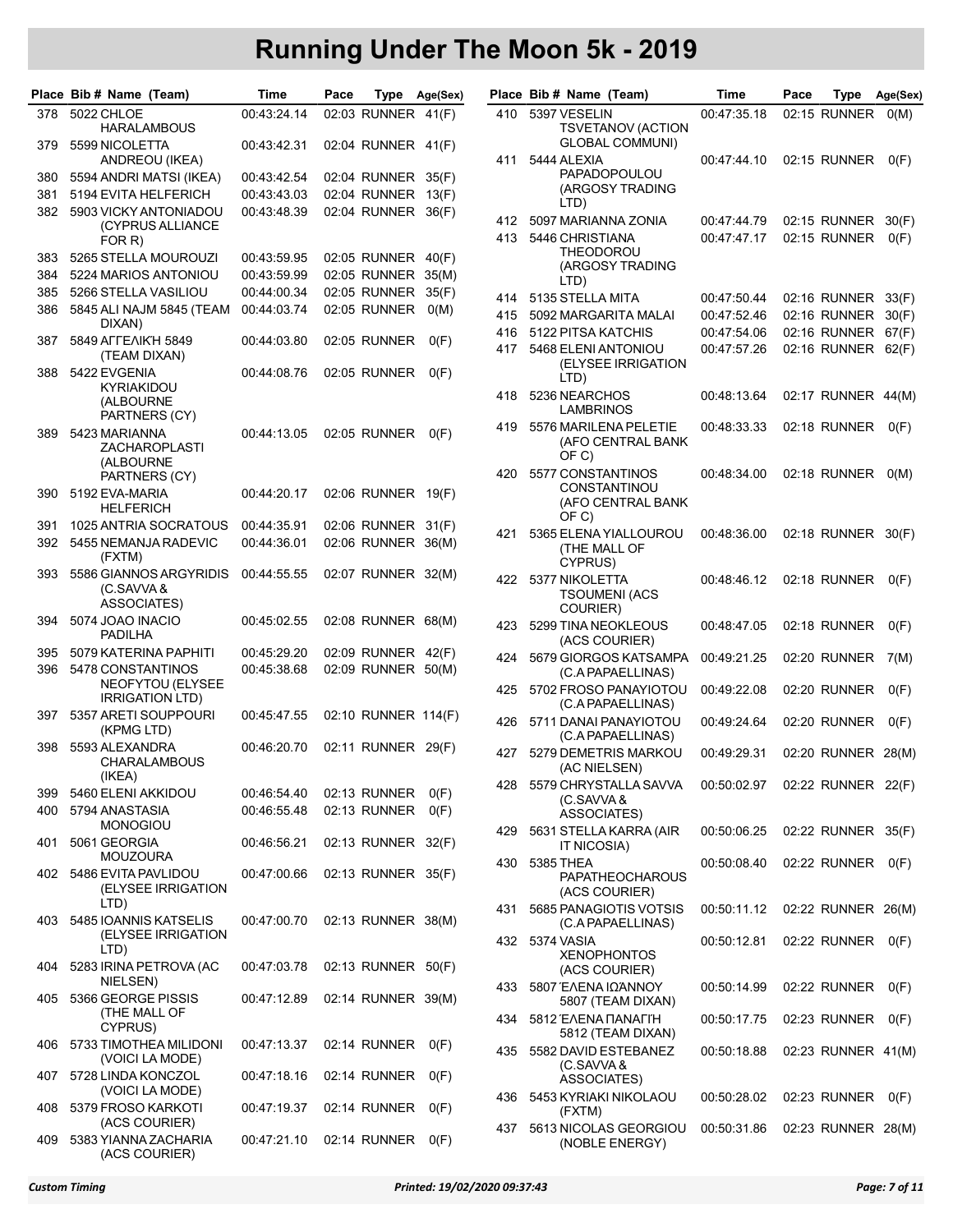|            | Place Bib # Name (Team)                                       | Time                       | Pace |                                          | Type Age(Sex) |            | Place Bib # Name (Team)                                          | Time                       | Pace | Type                         | Age(Sex) |
|------------|---------------------------------------------------------------|----------------------------|------|------------------------------------------|---------------|------------|------------------------------------------------------------------|----------------------------|------|------------------------------|----------|
| 438        | 5568 ELLI SYRICHA (AFO<br><b>CENTRAL BANK OF</b>              | 00:50:32.10                |      | 02:23 RUNNER                             | O(F)          | 463        | 5677 MEROPI DEMETRIOU<br>(C.A PAPAELLINAS)                       | 00:51:57.54                |      | 02:27 RUNNER 25(F)           |          |
| 439        | C)<br><b>5566 ELENA</b><br><b>HADJIKYRIACOU</b>               | 00:50:32.95                |      | 02:23 RUNNER                             | O(F)          | 464        | 5456 STEPHANOS<br>ARISTODEMOU<br>(FXTM)                          | 00:51:59.57                |      | 02:27 RUNNER                 | O(M)     |
|            | (AFO CENTRAL BANK<br>OF C)                                    |                            |      |                                          |               | 465        | 5388 MARIA POTAMITOU<br>(ACS COURIER)                            | 00:52:13.92                |      | 02:28 RUNNER                 | O(F)     |
| 440        | 5583 ELEANA SPYRIS<br>(C.SAVVA &<br>ASSOCIATES)               | 00:50:38.78                |      | 02:24 RUNNER 30(F)                       |               | 466        | 5386 CHRIS<br><b>CHRISTOFOROU</b><br>(ACS COURIER)               | 00:52:14.27                |      | 02:28 RUNNER                 | O(M)     |
| 441        | 5113 OLGA TSIATTALOU                                          | 00:50:41.80                |      | 02:24 RUNNER 38(F)                       |               | 467        | 5378 EVA STAMATELLOU                                             | 00:52:14.46                |      | 02:28 RUNNER                 | O(F)     |
| 442        | 5589 NIKKI SAVVA<br>(C.SAVVA &<br><b>ASSOCIATES)</b>          | 00:50:44.70                |      | 02:24 RUNNER 40(F)                       |               | 468        | (ACS COURIER)<br>5200 GEORGE<br>KARAOLIDES                       | 00:52:18.40                |      | 02:28 RUNNER 69(M)           |          |
| 443        | 5587 JUDY THOMA<br>(C.SAVVA &<br>ASSOCIATES)                  | 00:50:44.76                |      | 02:24 RUNNER 42(F)                       |               | 469        | 5408 VICTORIA LEONIDOU<br>(ACTION GLOBAL<br>COMMUNI)             | 00:52:27.37                |      | 02:29 RUNNER                 | O(F)     |
| 444        | 5369 PANAYIOTA<br><b>CHRISTODOULOU</b>                        | 00:50:51.19                |      | 02:24 RUNNER 31(F)                       |               | 470        | 5409 KIA ANGELI (ACTION<br>GLOBAL COMMUNI)                       | 00:52:30.68                |      | 02:29 RUNNER                 | O(F)     |
| 445        | (THE MALL OF<br>CYPRUS)<br>5584 GEORGE KARANTOS<br>(C.SAVVA & | 00:51:09.04                |      | 02:25 RUNNER 39(M)                       |               | 471        | 5411 GEORGE<br><b>CHARALAMBOUS</b><br>(ACTION GLOBAL<br>COMMUNI) | 00:52:41.44                |      | 02:29 RUNNER                 | O(M)     |
| 446        | ASSOCIATES)<br>5591 SOTIRIS                                   | 00:51:10.77                |      | 02:25 RUNNER 31(M)                       |               |            | 472 5382 ELENI ALEPIDOU<br>(ACS COURIER)                         | 00:52:47.27                |      | 02:30 RUNNER                 | O(F)     |
|            | KOULERMOU<br>(C.SAVVA&<br>ASSOCIATES)                         |                            |      |                                          |               | 473        | 5230 MICHALIS<br>LAMBRIANIDES                                    | 00:53:01.82                |      | 02:30 RUNNER 46(M)           |          |
| 447        | 5578 CHRISTIANA<br>ANTONIOU (C.SAVVA                          | 00:51:12.34                |      | 02:25 RUNNER 31(F)                       |               | 474        | 5693 GEORGIA MILI (C.A<br>PAPAELLINAS)                           | 00:53:04.40                |      | 02:30 RUNNER 51(F)           |          |
|            | & ASSOCIATES)                                                 |                            |      |                                          |               | 475<br>476 | 5000 AGLAIA TSIATTALOU<br>5570 CHRISTAKIS                        | 00:53:16.58<br>00:53:30.56 |      | 02:31 RUNNER<br>02:32 RUNNER | 29(F)    |
| 448        | 5847 APTEMIZ<br><b>ΠΑΛΑΙΟΓΙΆΝΝΗ 5847</b><br>(TEAM DIXAN)      | 00:51:16.01                |      | 02:25 RUNNER                             | O(F)          |            | KORONIDES (AFO<br><b>CENTRAL BANK OF</b><br>C)                   |                            |      |                              | O(M)     |
| 449        | 5804 ΦΛΏΡΑ ΣΤΥΛΛΉ 5804<br>(TEAM DIXAN)                        | 00:51:16.22                |      | 02:25 RUNNER                             | O(F)          | 477        | 5331 PARIS SPANOS (AIR<br>IT NICOSIA)                            | 00:54:20.95                |      | 02:34 RUNNER 44(M)           |          |
| 450        | 5805 ΑΝΑΣΤΑΣΊΑ<br>ΣΤΥΛΙΑΝΟΎ 5805<br>(TEAM DIXAN)              | 00:51:23.10                |      | 02:26 RUNNER                             | O(F)          | 478        | 5335 THEOGNOSIA<br>PETROU (AIR IT                                | 00:54:21.54                |      | 02:34 RUNNER 30(F)           |          |
| 451        | 5852 KYPIAKH ΣΆΒΒΑ<br>5852 (TEAM DIXAN)                       | 00:51:24.02                |      | 02:26 RUNNER                             | O(F)          | 479        | NICOSIA)<br>5675 PANAYIOTA                                       | 00:54:36.17                |      | 02:35 RUNNER 30(F)           |          |
| 452        | 5437 CONSTANTINOS<br><b>KIRKOS (ARGOSY</b>                    | 00:51:31.44                |      | 02:26 RUNNER                             | O(M)          | 480        | PANAYIOTOU (C.A<br>PAPAELLINAS)<br>5673 GEORGIA DEMETRI          | 00:54:36.82                |      | 02:35 RUNNER 30(F)           |          |
| 453        | TRADING LTD)<br>5436 CHARIS MAVROFITS                         | 00:51:31.50                |      | 02:26 RUNNER 0(M)                        |               | 481        | (C.A PAPAELLINAS)<br>5557 ELENI ASSIOTOU                         | 00:54:54.72                |      | 02:36 RUNNER                 |          |
|            | (ARGOSY TRADING<br>LTD)                                       |                            |      |                                          |               |            | (AFO CENTRAL BANK<br>OF C)                                       |                            |      |                              | O(F)     |
| 454        | 5438 NATALIE PETRIDE<br>(ARGOSY TRADING<br>LTD)               | 00:51:31.86                |      | 02:26 RUNNER                             | O(F)          | 482        | 5556 PANAYIOTIS PIERIS<br>(AFO CENTRAL BANK<br>OF C)             | 00:55:00.58                |      | 02:36 RUNNER 0(M)            |          |
| 455        | 5439 MARIA PAFITI<br>(ARGOSY TRADING<br>LTD)                  | 00:51:32.33                |      | 02:26 RUNNER 0(F)                        |               | 483        | 5185 ELENA<br><b>THEMISTOKLEOUS</b>                              | 00:55:11.31                |      | 02:36 RUNNER 48(F)           |          |
| 456        | 5440 CONSTANTINA<br>KLEANTHOUS                                | 00:51:32.95                |      | 02:26 RUNNER 0(F)                        |               | 484        | 5171 CHRYSOSTOMOS<br><b>CHRYSOSTOMOU</b>                         | 00:55:15.42                |      | 02:37 RUNNER 51(M)           |          |
|            | (ARGOSY TRADING<br>LTD)                                       |                            |      |                                          |               | 485        | 5215 MARIA<br><b>CHRISTODOULIDOU</b>                             | 00:55:16.11                |      | 02:37 RUNNER 48(F)           |          |
| 457        | 5381 NIKOLAS TSIFTSIS<br>(ACS COURIER)                        | 00:51:38.04                |      | 02:26 RUNNER 0(M)                        |               | 486        | 5243 PARASKEVI<br>PATSALIDOU                                     | 00:55:35.77                |      | 02:38 RUNNER 38(F)           |          |
| 458        | 5387 ALEXIS NEOPHYTOU<br>(ACS COURIER)                        | 00:51:39.76                |      | 02:26 RUNNER 0(M)                        |               | 487        | 5189 ELPINIKI<br><b>CHARALAMBOUS</b>                             | 00:55:35.80                |      | 02:38 RUNNER 34(F)           |          |
| 459<br>460 | 5208 KATERINA SYRIMI<br>5700 ANDRI KOUKOU (C.A.               | 00:51:45.90<br>00:51:54.38 |      | 02:27 RUNNER 47(F)<br>02:27 RUNNER 41(F) |               | 488        | 5698 CHRISTINA<br>NICOLAOU (C.A                                  | 00:55:38.16                |      | 02:38 RUNNER 32(F)           |          |
| 461        | PAPAELLINAS)<br>5703 DEMETRA PANAYI                           | 00:51:54.98                |      | 02:27 RUNNER 0(F)                        |               | 489        | PAPAELLINAS)<br>5006 ANDREAS                                     | 00:56:06.97                |      | 02:39 RUNNER 27(M)           |          |
| 462        | (C.A PAPAELLINAS)<br>5457 ELENA ARGYROU<br>(FXTM)             | 00:51:56.12                |      | 02:27 RUNNER 0(F)                        |               | 490        | <b>GEORGIOU</b><br>5035 DANAE<br>PAPAGEORGIOU                    | 00:56:08.89                |      | 02:39 RUNNER 28(F)           |          |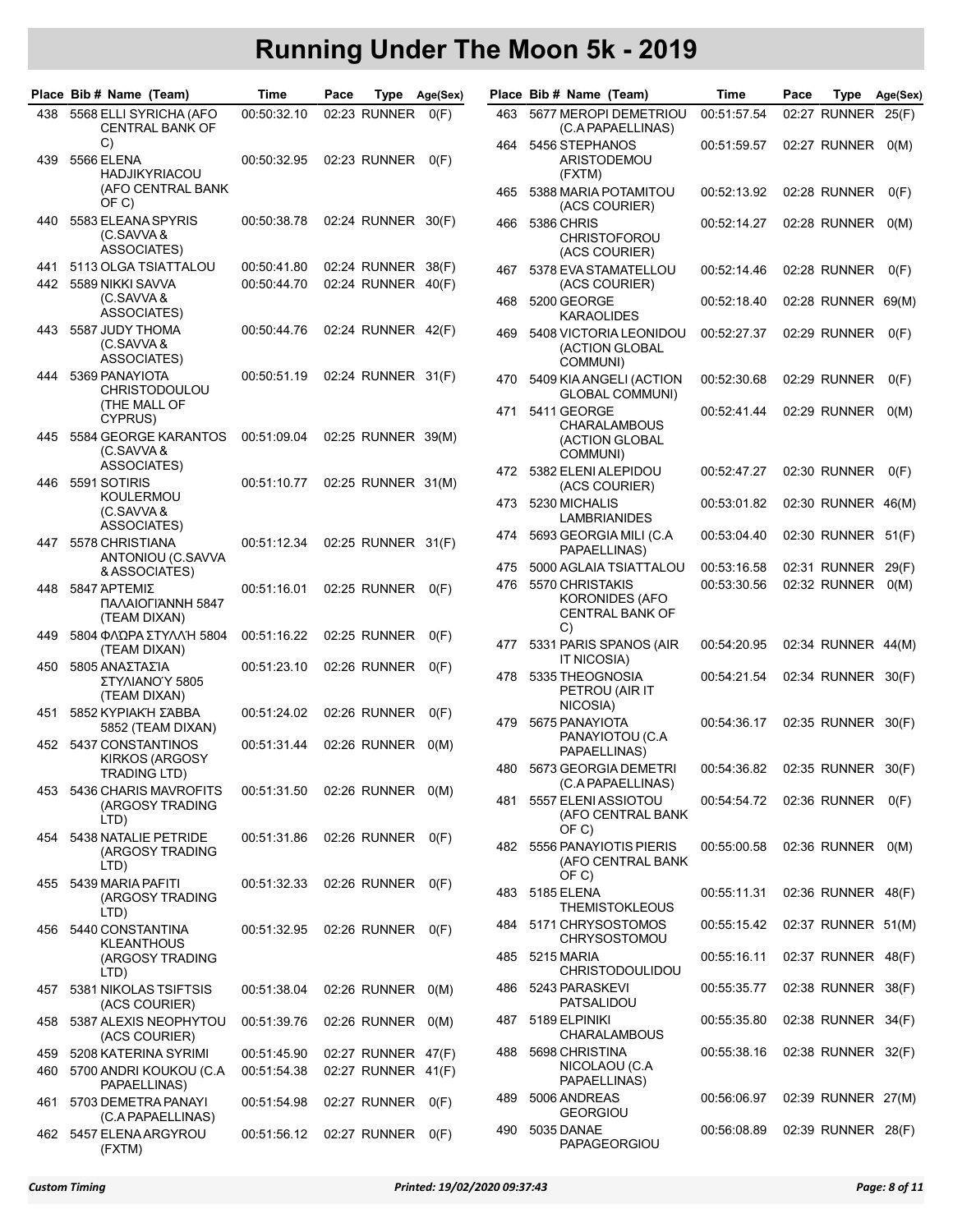|     | Place Bib # Name (Team)                                                 | Time        | Pace | Type               | Age(Sex) |      | Place Bib # Name (Team)                                                        | Time        | Pace | Type               | Age(Sex) |
|-----|-------------------------------------------------------------------------|-------------|------|--------------------|----------|------|--------------------------------------------------------------------------------|-------------|------|--------------------|----------|
| 491 | 5281 EFEYENIA MARKOU<br>(AC NIELSEN)                                    | 00:56:12.95 |      | 02:39 RUNNER 45(F) |          | 518  | 5560 CHRYSANTHIE<br>AGISILAOU (AFO                                             | 00:58:59.72 |      | 02:47 RUNNER       | O(F)     |
| 492 | 5106 NATALIE PETERSEN                                                   | 00:56:14.63 |      | 02:39 RUNNER 27(F) |          |      | <b>CENTRAL BANK OF</b>                                                         |             |      |                    |          |
| 493 | 5286 MARIA IOAKIM (AC                                                   | 00:56:15.81 |      | 02:40 RUNNER 20(F) |          |      | C)                                                                             |             |      |                    |          |
|     | NIELSEN)                                                                |             |      |                    |          | 519  | 5644 AFKYAONOIHTIK'H<br>ΣΠΟΝΔΥΛΟΑΡΘΡΊΤΙΔ                                       | 00:58:59.72 |      | 02:47 RUNNER       | O(M)     |
| 494 | 5575 DEMOS NICOLAIDES<br>(AFO CENTRAL BANK<br>OF C)                     | 00:56:27.83 |      | 02:40 RUNNER       | O(M)     |      | A 10<br>(ΑΓΚΥΛΟΠΟΙΗΤΙΚΉ                                                        |             |      |                    |          |
| 495 | 5497 CHRIS YIANGOU<br>(GEORGE YIANGOU<br>LLC)                           | 00:56:28.10 |      | 02:40 RUNNER 36(M) |          | 520  | ΣΠΟΝΔΥ)<br>5643 AFKYAONOIHTIK'H<br>ΣΠΟΝΔΥΛΟΑΡΘΡΊΤΙΔ                            | 00:59:00.13 |      | 02:47 RUNNER       | O(M)     |
| 496 | 5498 DESPO KYRIAKOU<br>(GEORGE YIANGOU<br>LLC)                          | 00:56:30.10 |      | 02:40 RUNNER 41(F) |          |      | A 9<br>(ΑΓΚΥΛΟΠΟΙΗΤΙΚΉ<br>ΣΠΟΝΔΥ)                                              |             |      |                    |          |
| 497 | 5574 ANDROULLA<br>ARGYROU (AFO<br><b>CENTRAL BANK OF</b><br>C)          | 00:56:32.34 |      | 02:40 RUNNER       | O(F)     | 521  | 5837 AFKYAONOIHTIK'H<br>ΣΠΟΝΔΥΛΟΑΡΘΡΊΤΙΔ<br>A 34<br>(ΑΓΚΥΛΟΠΟΙΗΤΙΚΉ<br>ΣΠΟΝΔΥ) | 00:59:02.75 |      | 02:47 RUNNER       | O(M)     |
| 498 | 5555 IRENE KOUMPARI<br>(AFO CENTRAL BANK<br>OF C)                       | 00:56:42.82 |      | 02:41 RUNNER       | O(F)     | 522  | 5801 ΙΩΆΝΝΑ<br>ΧΡΙΣΤΟΣΤΟΜΊΔΟΥ<br>5801 (TEAM DIXAN)                             | 00:59:06.17 |      | 02:48 RUNNER       | O(F)     |
| 499 | 5710 EMMELIA<br>PANAYIOTOU (C.A.                                        | 00:57:06.54 |      | 02:42 RUNNER       | O(F)     | 523  | 5802 PAΦAΉΛ 5802 (TEAM<br>DIXAN)                                               | 00:59:07.18 |      | 02:48 RUNNER       | O(M)     |
| 500 | PAPAELLINAS)<br>5380 YIANNOULA                                          | 00:57:20.12 |      | 02:43 RUNNER       | O(F)     | 524  | 5277 ANNA CHRISTOU (AC<br>NIELSEN)                                             | 00:59:10.94 |      | 02:48 RUNNER 53(F) |          |
|     | YIANNAKOU (ACS<br>COURIER)                                              |             |      |                    |          | 525  | 5803 NAFIPH 5803 (TEAM<br>DIXAN)                                               | 00:59:11.18 |      | 02:48 RUNNER       | O(F)     |
| 501 | 5495 CHRISTIANA<br><b>MAKARIOU (GEORGE</b><br>YIANGOU LLC)              | 00:57:28.86 |      | 02:43 RUNNER 52(F) |          | 526  | 5049 ELPIDA<br>PAPALAZAROU                                                     | 00:59:13.19 |      | 02:48 RUNNER 26(F) |          |
| 502 | 5714 CONSTANTINOS<br>PASHIAS (C.A                                       | 00:57:35.90 |      | 02:43 RUNNER       | O(M)     | 527  | 5628 RAFAELA IOANNOU<br>(AIR IT NICOSIA)                                       | 00:59:14.24 |      | 02:48 RUNNER 25(F) |          |
| 503 | PAPAELLINAS)<br>5496 VASO                                               | 00:57:37.12 |      | 02:43 RUNNER 52(F) |          | 528  | 5619 ATHINA<br><b>CHARALAMBOUS</b>                                             | 00:59:15.89 |      | 02:48 RUNNER 24(F) |          |
|     | <b>CONSTANTINIDE</b><br>(GEORGE YIANGOU<br>LLC)                         |             |      |                    |          | 529  | (AIR IT NICOSIA)<br>5682 DORA THEODOTOU<br>(C.A PAPAELLINAS)                   | 00:59:37.39 |      | 02:49 RUNNER 54(F) |          |
| 504 | 5712 IASONIATSIELEPI<br>(C.A PAPAELLINAS)                               | 00:57:40.15 |      | 02:44 RUNNER       | O(F)     | 530  | 5293 SPYROS<br>POUYIOUKKAS (AC                                                 | 00:59:38.32 |      | 02:49 RUNNER 59(M) |          |
| 505 | 5713 LAZAROS LAZAROU<br>(C.A PAPAELLINAS)                               | 00:57:41.67 |      | 02:44 RUNNER       | O(M)     | 531  | NIELSEN)<br>5683 ZOE THEODOROU                                                 | 00:59:38.72 |      | 02:49 RUNNER       | 54(F)    |
| 506 | 5678 MICHAEL ANGELOS<br>PANTELA (C.A<br>PAPAELLINAS)                    | 00:57:42.29 |      | 02:44 RUNNER       | 4(M)     |      | (C.A PAPAELLINAS)<br>532 5384 NICOS TZOUMAS<br>(ACS COURIER)                   | 01:00:00.86 |      | 02:50 RUNNER       | O(M)     |
| 507 | 5715 MARIA<br>KOUTALIANOU (C.A                                          | 00:57:45.92 |      | 02:44 RUNNER       | O(F)     | 533. | 5443 IOANNA PROCOPIOU<br>(ARGOSY TRADING<br>LTD)                               |             |      |                    | O(F)     |
| 508 | PAPAELLINAS)<br>5502 FROSO HADJISAVVA<br>(GEORGE YIANGOU                | 00:57:56.36 |      | 02:44 RUNNER 42(F) |          | 534  | 5535 ANDREAS NICOU<br>(THE MALL OF<br>CYPRUS)                                  | 01:00:13.61 |      | 02:51 RUNNER 0(M)  |          |
|     | LLC)                                                                    |             |      |                    |          | 535  | 5777 THEONI PILAVAKI                                                           | 01:00:15.66 |      | 02:51 RUNNER 34(F) |          |
| 509 | 5494 ANNA SIAMBOURI<br>(GEORGE YIANGOU                                  | 00:57:57.93 |      | 02:44 RUNNER 29(F) |          | 536  | 5534 ARTEMIS                                                                   | 01:00:16.59 |      | 02:51 RUNNER       | O(F)     |
|     | LLC)                                                                    |             |      |                    |          |      | <b>CHRISTODOULOU</b><br>(THE MALL OF                                           |             |      |                    |          |
| 510 | 5045 EIRINI STYLIANOU                                                   | 00:58:03.85 |      | 02:45 RUNNER 54(F) |          |      | CYPRUS)                                                                        |             |      |                    |          |
| 511 | 5090 MAGDA STAMATARI                                                    | 00:58:20.77 |      | 02:45 RUNNER 45(F) |          | 537  | 5407 NATALIE                                                                   | 01:00:19.32 |      | 02:51 RUNNER       | O(F)     |
| 512 | 5053 EVDOKIA STAVRAKI                                                   | 00:58:22.35 |      | 02:46 RUNNER 47(F) |          |      | <b>CHRISTOPHIDES</b>                                                           |             |      |                    |          |
| 513 | 5726 MARIA KIPRIANOU<br>(VOICI LA MODE)                                 | 00:58:39.24 |      | 02:46 RUNNER       | O(M)     |      | (ACTION GLOBAL<br>COMMUNI)                                                     |             |      |                    |          |
| 514 | 5734 NANDIA<br>POURSANIDOU<br>(VOICI LA MODE)                           | 00:58:40.79 |      | 02:46 RUNNER       | O(F)     | 538  | 5410 ANDREAS TSIALIS<br>(ACTION GLOBAL<br>COMMUNI)                             | 01:00:20.07 |      | 02:51 RUNNER       | O(M)     |
| 515 | 5735 FLORINA ROXANA<br>PLESOIANU (VOICI<br>LA MODE)                     | 00:58:43.67 |      | 02:47 RUNNER       | O(F)     | 539  | 5611 MARIO ALEXANDRU<br><b>BISTRICEANU</b>                                     | 01:00:48.04 |      | 02:52 RUNNER 14(M) |          |
| 516 | 5220 MARINA ACHILLEOS                                                   | 00:58:53.10 |      | 02:47 RUNNER 30(F) |          | 540  | (NOBLE ENERGY)<br>5169 CHRYSANTHOS                                             | 01:00:50.14 |      | 02:53 RUNNER 61(M) |          |
| 517 | 5573 PANTELITSA<br><b>HADJIFRANGISKOU</b><br>(AFO CENTRAL BANK<br>OF C) | 00:58:59.61 |      | 02:47 RUNNER       | O(F)     | 541  | ACHILLEOS<br>5602 ALINA GABRIELLA<br>(NOBLE ENERGY)                            | 01:00:50.61 |      | 02:53 RUNNER 38(F) |          |

|     | lace Bib # Name (Team)                                                         | Time        | Pace | Type         | Age(Sex) |
|-----|--------------------------------------------------------------------------------|-------------|------|--------------|----------|
| 518 | 5560 CHRYSANTHIE<br>AGISILAOU (AFO<br><b>CENTRAL BANK OF</b><br>C)             | 00:58:59.72 |      | 02:47 RUNNER | O(F)     |
| 519 | 5644 ΑΓΚΥΛΟΠΟΙΗΤΙΚΉ<br>ΣΠΟΝΔΥΛΟΑΡΘΡΊΤΙΔ<br>A 10<br>(ΑΓΚΥΛΟΠΟΙΗΤΙΚΉ<br>ΣΠΟΝΔΥ)  | 00:58:59.72 |      | 02:47 RUNNER | O(M)     |
| 520 | 5643 ΑΓΚΥΛΟΠΟΙΗΤΙΚΉ<br>ΣΠΟΝΔΥΛΟΑΡΘΡΊΤΙΔ<br>A 9<br>(ΑΓΚΥΛΟΠΟΙΗΤΙΚΉ<br>ΣΠΟΝΔΥ)   | 00:59:00.13 |      | 02:47 RUNNER | O(M)     |
| 521 | 5837 AFKYAONOIHTIK'H<br>ΣΠΟΝΔΥΛΟΑΡΘΡΊΤΙΔ<br>A 34<br>(ΑΓΚΥΛΟΠΟΙΗΤΙΚΉ<br>ΣΠΟΝΔΥ) | 00:59:02.75 |      | 02:47 RUNNER | O(M)     |
| 522 | 5801 ΙΩΆΝΝΑ<br>ΧΡΙΣΤΟΣΤΟΜΊΔΟΥ<br>5801 (TEAM DIXAN)                             | 00:59:06.17 |      | 02:48 RUNNER | O(F)     |
| 523 | 5802 PAΦAΉΛ 5802 (TEAM<br>DIXAN)                                               | 00:59:07.18 |      | 02:48 RUNNER | O(M)     |
| 524 | 5277 ANNA CHRISTOU (AC<br>NIELSEN)                                             | 00:59:10.94 |      | 02:48 RUNNER | 53(F)    |
| 525 | 5803 NAFIPH 5803 (TEAM<br>DIXAN)                                               | 00:59:11.18 |      | 02:48 RUNNER | O(F)     |
| 526 | 5049 ELPIDA<br>PAPALAZAROU                                                     | 00:59:13.19 |      | 02:48 RUNNER | 26(F)    |
| 527 | 5628 RAFAELA IOANNOU<br>(AIR IT NICOSIA)                                       | 00:59:14.24 |      | 02:48 RUNNER | 25(F)    |
| 528 | 5619 ATHINA<br><b>CHARALAMBOUS</b><br>(AIR IT NICOSIA)                         | 00:59:15.89 |      | 02:48 RUNNER | 24(F)    |
| 529 | 5682 DORA THEODOTOU<br>(C.A PAPAELLINAS)                                       | 00:59:37.39 |      | 02:49 RUNNER | 54(F)    |
| 530 | 5293 SPYROS<br>POUYIOUKKAS (AC<br>NIELSEN)                                     | 00:59:38.32 |      | 02:49 RUNNER | 59(M)    |
| 531 | 5683 ZOE THEODOROU<br>(C.A PAPAELLINAS)                                        | 00:59:38.72 |      | 02:49 RUNNER | 54(F)    |
| 532 | 5384 NICOS TZOUMAS<br>(ACS COURIER)                                            | 01:00:00.86 |      | 02:50 RUNNER | O(M)     |
| 533 | 5443 IOANNA PROCOPIOU<br>(ARGOSY TRADING<br>LTD)                               | 01:00:10.84 |      | 02:51 RUNNER | O(F)     |
| 534 | 5535 ANDREAS NICOU<br>(THE MALL OF<br>CYPRUS)                                  | 01:00:13.61 |      | 02:51 RUNNER | O(M)     |
| 535 | 5777 THEONI PILAVAKI                                                           | 01:00:15.66 |      | 02:51 RUNNER | 34(F)    |
| 536 | 5534 ARTEMIS<br><b>CHRISTODOULOU</b><br>(THE MALL OF<br>CYPRUS)                | 01:00:16.59 |      | 02:51 RUNNER | O(F)     |
| 537 | 5407 NATALIE<br><b>CHRISTOPHIDES</b><br>(ACTION GLOBAL<br>COMMUNI)             | 01:00:19.32 |      | 02:51 RUNNER | O(F)     |
| 538 | 5410 ANDREAS TSIALIS<br>(ACTION GLOBAL<br>COMMUNI)                             | 01:00:20.07 |      | 02:51 RUNNER | O(M)     |
| 539 | 5611 MARIO ALEXANDRU<br><b>BISTRICEANU</b><br>(NOBLE ENERGY)                   | 01:00:48.04 |      | 02:52 RUNNER | 14(M)    |
| 540 | 5169 CHRYSANTHOS<br><b>ACHILLEOS</b>                                           | 01:00:50.14 |      | 02:53 RUNNER | 61(M)    |
| 541 | 5602 ALINA GABRIELLA<br>(NOBLE ENERGY)                                         | 01:00:50.61 |      | 02:53 RUNNER | 38(F)    |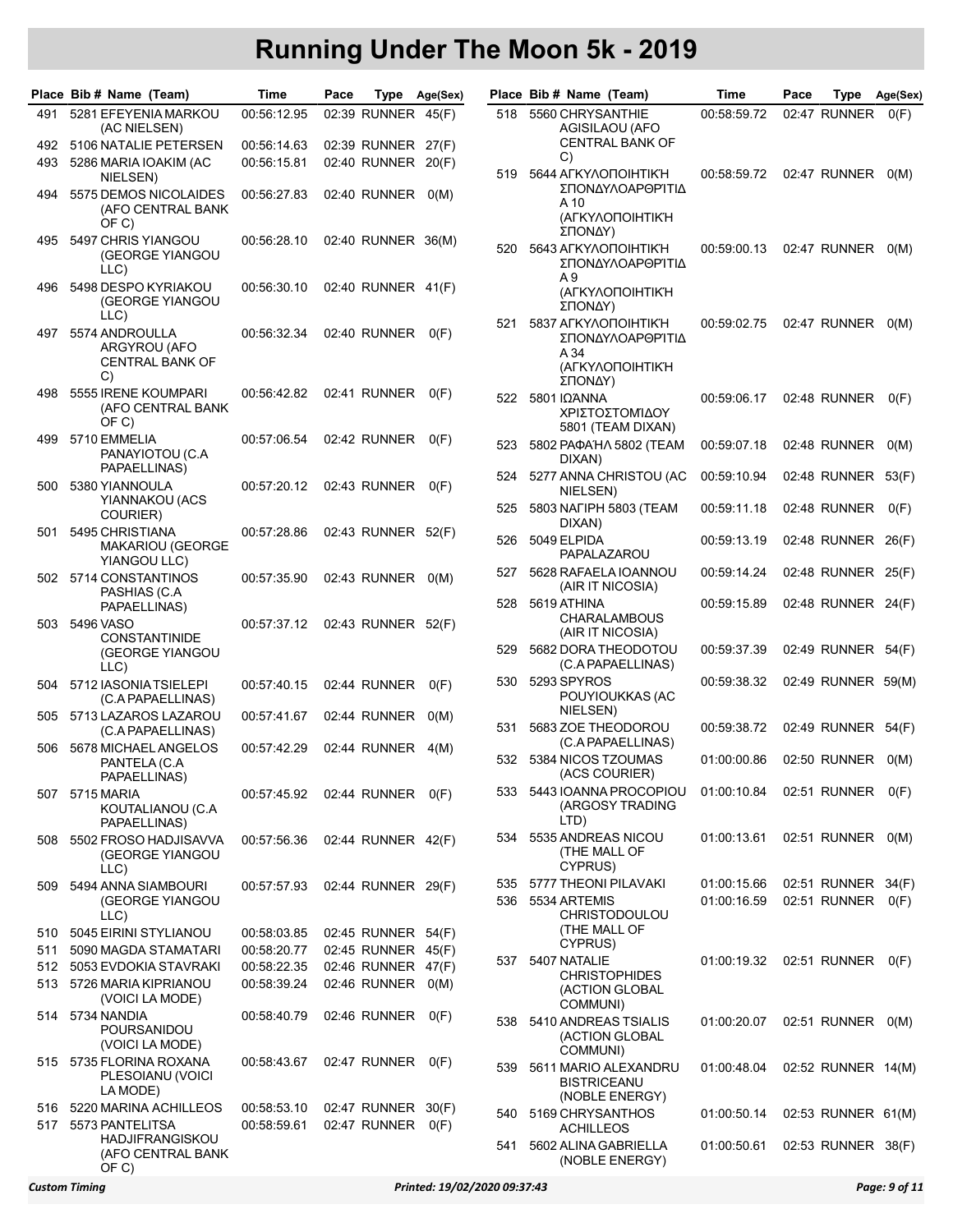|     | Place Bib # Name (Team)                                                                      | Time        | Pace |                     | Type Age(Sex) |     | Place Bib # Name (Team)                                          | Time        | Pace | Type               | Age(Sex) |
|-----|----------------------------------------------------------------------------------------------|-------------|------|---------------------|---------------|-----|------------------------------------------------------------------|-------------|------|--------------------|----------|
|     | 542 5160 ATHINA ACHILLEOS                                                                    | 01:00:51.42 |      | 02:53 RUNNER 60(F)  |               | 566 | 5645 AFKYAONOIHTIK'H                                             | 01:08:57.45 |      | 03:16 RUNNER       | O(M)     |
| 543 | 5612 MELINA DEMETRIOU<br>(NOBLE ENERGY)                                                      | 01:00:55.12 |      | 02:53 RUNNER 41(F)  |               |     | ΣΠΟΝΔΥΛΟΑΡΘΡΊΤΙΔ<br>A 11                                         |             |      |                    |          |
| 544 | 5614 VANCE GREENE<br>(NOBLE ENERGY)                                                          | 01:00:55.17 |      | 02:53 RUNNER 56(M)  |               |     | (ΑΓΚΥΛΟΠΟΙΗΤΙΚΉ<br>ΣΠΟΝΔΥ)                                       |             |      |                    |          |
| 545 | 5608 DESISLAVA<br>SIMEONOVA (NOBLE<br>ENERGY)                                                | 01:00:55.37 |      | 02:53 RUNNER 33(F)  |               | 567 | 5491 DESPO HADJILAMBRI<br>(GEORGE YIANGOU<br>LLC)                | 01:09:33.11 |      | 03:17 RUNNER 40(F) |          |
| 546 | <b>5766 ELENI</b><br>PEZIRGIANNIDOU                                                          | 01:01:03.49 |      | 02:53 RUNNER        | O(F)          | 568 | 5506 LAMBROS<br><b>HADJILAMBRI</b><br>(GEORGE YIANGOU            | 01:09:51.71 |      | 03:18 RUNNER 0(M)  |          |
| 547 | 5303 CHRISTINA LARKOU<br>(AC NIELSEN)                                                        | 01:01:10.76 |      | 02:53 RUNNER 44(F)  |               |     | LLC)                                                             |             |      |                    |          |
| 548 | 5284 JOANNA PORTIDE<br>(AC NIELSEN)                                                          | 01:01:14.10 |      | 02:54 RUNNER 20(F)  |               | 569 | 5504 ANDRIANA LAMBASKI<br>(GEORGE YIANGOU<br>LLC)                | 01:09:52.16 |      | 03:18 RUNNER       | O(F)     |
| 549 | 5290 PATRICIA PORTIDES<br>(AC NIELSEN)                                                       | 01:01:15.03 |      | 02:54 RUNNER 54(F)  |               | 570 | 5503 ANNA DRAKOU<br>(GEORGE YIANGOU                              | 01:10:21.09 |      | 03:20 RUNNER 32(F) |          |
| 550 | 5240 PAMBI CHIMARI                                                                           | 01:02:42.95 |      | 02:58 RUNNER 37(F)  |               |     | LLC)                                                             |             |      |                    |          |
| 551 | 5268 VALENTINI<br><b>MASOURA</b>                                                             | 01:02:43.93 |      | 02:58 RUNNER 32(F)  |               | 571 | 5651 AFKYAONOIHTIK'H<br>ΣΠΟΝΔΥΛΟΑΡΘΡΊΤΙΔ                         | 01:10:22.46 |      | 03:20 RUNNER 0(M)  |          |
| 552 | 5170 CHRYSO<br><b>GEORGHIOU</b>                                                              | 01:02:56.89 |      | 02:59 RUNNER 49(F)  |               |     | A 17<br>(ΑΓΚΥΛΟΠΟΙΗΤΙΚΉ                                          |             |      |                    |          |
| 553 | 5222 MARIOS VAKANAS                                                                          | 01:02:58.34 |      | 02:59 RUNNER 37(M)  |               |     | ΣΠΟΝΔΥ)                                                          |             |      |                    |          |
| 554 | 5811 ΒΑΣΊΛΗΣ<br>ΠΑΠΑΓΓΕΛΟΔΉΜΟΥ<br>5811 (TEAM DIXAN)                                          | 01:03:35.71 |      | 03:00 RUNNER 0(M)   |               | 572 | 5499 LORY CIRSTEA<br>(GEORGE YIANGOU<br>LLC)                     | 01:10:25.11 |      | 03:20 RUNNER 39(F) |          |
| 555 | 5648 AFKYAONOIHTIK'H<br>ΣΠΟΝΔΥΛΟΑΡΘΡΊΤΙΔ<br>A 14                                             | 01:04:36.86 |      | 03:03 RUNNER 0(M)   |               | 573 | 5653 AFKYAONOIHTIK'H<br>ΣΠΟΝΔΥΛΟΑΡΘΡΊΤΙΔ<br>A 19                 | 01:11:55.62 |      | 03:24 RUNNER       | O(M)     |
|     | (ΑΓΚΥΛΟΠΟΙΗΤΙΚΉ<br>ΣΠΟΝΔΥ)                                                                   |             |      |                     |               |     | (ΑΓΚΥΛΟΠΟΙΗΤΙΚΉ<br>ΣΠΟΝΔΥ)                                       |             |      |                    |          |
| 556 | 5647 AFKYAONOIHTIK'H<br>ΣΠΟΝΔΥΛΟΑΡΘΡΊΤΙΔ<br>A 13                                             | 01:04:39.54 |      | 03:03 RUNNER 0(M)   |               | 574 | 5393 CONSTANTINOS<br><b>PSILLIDES (ACTION</b><br>GLOBAL COMMUNI) | 01:13:03.67 |      | 03:27 RUNNER       | O(M)     |
| 557 | (ΑΓΚΥΛΟΠΟΙΗΤΙΚΉ<br>ΣΠΟΝΔΥ)<br>5445 PLUTARCHOS                                                | 01:05:17.10 |      | 03:05 RUNNER 0(M)   |               | 575 | 5392 REBECCA<br><b>THEODOROU</b><br>(ACTION GLOBAL               | 01:13:04:47 |      | 03:27 RUNNER       | O(F)     |
|     | PLUTARCHOU<br>(ARGOSY TRADING<br>LTD)                                                        |             |      |                     |               | 576 | COMMUNI)<br>5507 ALIKI ELENI<br><b>HADJILAMBRI</b>               | 01:15:29.41 |      | 03:34 RUNNER       | O(F)     |
| 558 | 5144 YIANNA PITSIAKKOU<br><b>CHILAS</b>                                                      | 01:05:26.25 |      | 03:06 RUNNER 43(F)  |               |     | (GEORGE YIANGOU<br>LLC)                                          |             |      |                    |          |
| 559 | 5349 TATIANA GASHKOVA<br>(KPMG LTD)                                                          | 01:05:45.16 |      | 03:07 RUNNER 114(F) |               | 577 | 5490 CHRISTINA<br><b>DEMOSTHENOUS</b><br>(GEORGE YIANGOU         | 01:15:32.67 |      | 03:34 RUNNER 37(F) |          |
| 560 | 5836 AFKYAONOIHTIK'H<br>ΣΠΟΝΔΥΛΟΑΡΘΡΊΤΙΔ                                                     | 01:05:54.76 |      | 03:07 RUNNER 0(M)   |               |     | LLC)                                                             |             |      |                    |          |
|     | A 33<br>(ΑΓΚΥΛΟΠΟΙΗΤΙΚΉ<br>ΣΠΟΝΔΥ)                                                           |             |      |                     |               | 578 | 5492 STELIOS<br>HADJILAMBRI<br>(GEORGE YIANGOU                   | 01:15:37.28 |      | 03:35 RUNNER 40(M) |          |
| 561 | 5400 LIANA ASTREOU<br>(ACTION GLOBAL<br>COMMUNI)                                             | 01:07:07.18 |      | 03:10 RUNNER 0(F)   |               | 579 | LLC)<br>5505 ELLADA LAMBASKI<br>(GEORGE YIANGOU                  | 01:15:41.20 |      | 03:35 RUNNER       | O(F)     |
| 562 | 5398 MARIANNA                                                                                | 01:07:12.99 |      | 03:11 RUNNER 0(F)   |               |     | LLC)                                                             |             |      |                    |          |
|     | <b>SOFOCLEOUS</b><br>(ACTION GLOBAL<br>COMMUNI)                                              |             |      |                     |               | 580 | 5403 VERONICA<br><b>CHRISTODOULOU</b><br>(ACTION GLOBAL          | 01:16:33.38 |      | 03:37 RUNNER       | O(F)     |
| 563 | 5399 ARIS SOFOCLEOUS - 01:07:15.13 03:11 RUNNER 0(M)<br><b>RAMAMOORTHY</b><br>(ACTION GLOBAL |             |      |                     |               | 581 | COMMUNI)<br>5402 ARTEMIS MICHAEL<br>(ACTION GLOBAL               | 01:16:33.60 |      | 03:37 RUNNER       | O(F)     |
| 564 | COMMUNI)<br>5635 AFKYAONOIHTIK'H<br>ΣΠΟΝΔΥΛΟΑΡΘΡΊΤΙΔ                                         | 01:08:56.38 |      | 03:16 RUNNER 0(M)   |               | 582 | COMMUNI)<br>5404 NICHOLAS<br><b>CHRISTODOULOU</b>                | 01:16:38.31 |      | 03:37 RUNNER 0(M)  |          |
|     | A 1<br>(ΑΓΚΥΛΟΠΟΙΗΤΙΚΉ                                                                       |             |      |                     |               |     | (ACTION GLOBAL<br>COMMUNI)                                       |             |      |                    |          |
| 565 | ΣΠΟΝΔΥ)<br>5646 AFKYAONOIHTIK'H                                                              | 01:08:56.40 |      | 03:16 RUNNER 0(M)   |               | 583 | 5848 MOHAMMED AWWAD<br>5848 (TEAM DIXAN)                         | 01:16:51.27 |      | 03:38 RUNNER 0(M)  |          |
|     | ΣΠΟΝΔΥΛΟΑΡΘΡΊΤΙΔ<br>A 12<br>(ΑΓΚΥΛΟΠΟΙΗΤΙΚΉ<br>ΣΠΟΝΔΥ)                                       |             |      |                     |               | 584 | 5406 ANDRI SPYROU<br>(ACTION GLOBAL<br>COMMUNI)                  | 01:16:51.62 |      | 03:38 RUNNER       | O(F)     |

|     | 'lace Bib# Name (Team)                                                      | Time        | Pace | Type               | Age(Sex) |
|-----|-----------------------------------------------------------------------------|-------------|------|--------------------|----------|
| 566 | 5645 AFKYAONOIHTIK'H<br>ΣΠΟΝΔΥΛΟΑΡΘΡΊΤΙΔ<br>A 11                            | 01:08:57.45 |      | 03:16 RUNNER       | O(M)     |
|     | (ΑΓΚΥΛΟΠΟΙΗΤΙΚΉ<br>ΣΠΟΝΔΥ)                                                  |             |      |                    |          |
| 567 | 5491 DESPO HADJILAMBRI<br>(GEORGE YIANGOU<br>LLC)                           | 01:09:33.11 |      | 03:17 RUNNER       | 40(F)    |
| 568 | 5506 LAMBROS<br><b>HADJILAMBRI</b><br>(GEORGE YIANGOU<br>LLC)               | 01:09:51.71 |      | 03:18 RUNNER       | O(M)     |
| 569 | 5504 ANDRIANA LAMBASKI<br>(GEORGE YIANGOU<br>LLC)                           | 01:09:52.16 |      | 03:18 RUNNER       | O(F)     |
| 570 | 5503 ANNA DRAKOU<br>(GEORGE YIANGOU<br>LLC)                                 | 01:10:21.09 |      | 03:20 RUNNER       | 32(F)    |
| 571 | 5651 AFKYAONOIHTIK'H<br>ΣΠΟΝΔΥΛΟΑΡΘΡΊΤΙΔ<br>A 17                            | 01:10:22.46 |      | 03:20 RUNNER       | O(M)     |
|     | (ΑΓΚΥΛΟΠΟΙΗΤΙΚΉ<br>ΣΠΟΝΔΥ)                                                  |             |      |                    |          |
| 572 | 5499 LORY CIRSTEA<br>(GEORGE YIANGOU<br>LLC)                                | 01:10:25.11 |      | 03:20 RUNNER       | 39(F)    |
| 573 | 5653 AΓKYΛOΠOIHTIKΉ<br>ΣΠΟΝΔΥΛΟΑΡΘΡΊΤΙΔ<br>A 19<br>(ΑΓΚΥΛΟΠΟΙΗΤΙΚΉ          | 01:11:55.62 |      | 03:24 RUNNER       | O(M)     |
| 574 | ΣΠΟΝΔΥ)<br>5393 CONSTANTINOS<br>PSILLIDES (ACTION<br><b>GLOBAL COMMUNI)</b> | 01:13:03.67 |      | 03:27 RUNNER       | O(M)     |
| 575 | 5392 REBECCA<br>THEODOROU<br>(ACTION GLOBAL<br>COMMUNI)                     | 01:13:04.47 |      | 03:27 RUNNER       | O(F)     |
| 576 | 5507 ALIKI ELENI<br><b>HADJILAMBRI</b><br>(GEORGE YIANGOU<br>LLC)           | 01:15:29.41 |      | 03:34 RUNNER       | O(F)     |
| 577 | 5490 CHRISTINA<br><b>DEMOSTHENOUS</b><br>(GEORGE YIANGOU<br>LLC)            | 01:15:32.67 |      | 03:34 RUNNER       | 37(F)    |
| 578 | 5492 STELIOS<br>HADJILAMBRI<br>(GEORGE YIANGOU<br>LLC)                      | 01:15:37.28 |      | 03:35 RUNNER 40(M) |          |
| 579 | 5505 ELLADA LAMBASKI<br>(GEORGE YIANGOU<br>LLC)                             | 01:15:41.20 |      | 03:35 RUNNER       | O(F)     |
| 580 | 5403 VERONICA<br><b>CHRISTODOULOU</b><br>(ACTION GLOBAL<br>COMMUNI)         | 01:16:33.38 |      | 03:37 RUNNER       | O(F)     |
| 581 | 5402 ARTEMIS MICHAEL<br>(ACTION GLOBAL<br>COMMUNI)                          | 01:16:33.60 |      | 03:37 RUNNER       | O(F)     |
| 582 | 5404 NICHOLAS<br><b>CHRISTODOULOU</b><br>(ACTION GLOBAL<br>COMMUNI)         | 01:16:38.31 |      | 03:37 RUNNER       | O(M)     |
| 583 | 5848 MOHAMMED AWWAD<br>5848 (TEAM DIXAN)                                    | 01:16:51.27 |      | 03:38 RUNNER       | O(M)     |
| 584 | 5406 ANDRI SPYROU<br>(ACTION GLOBAL<br>COMMUNI)                             | 01:16:51.62 |      | 03:38 RUNNER       | O(F)     |